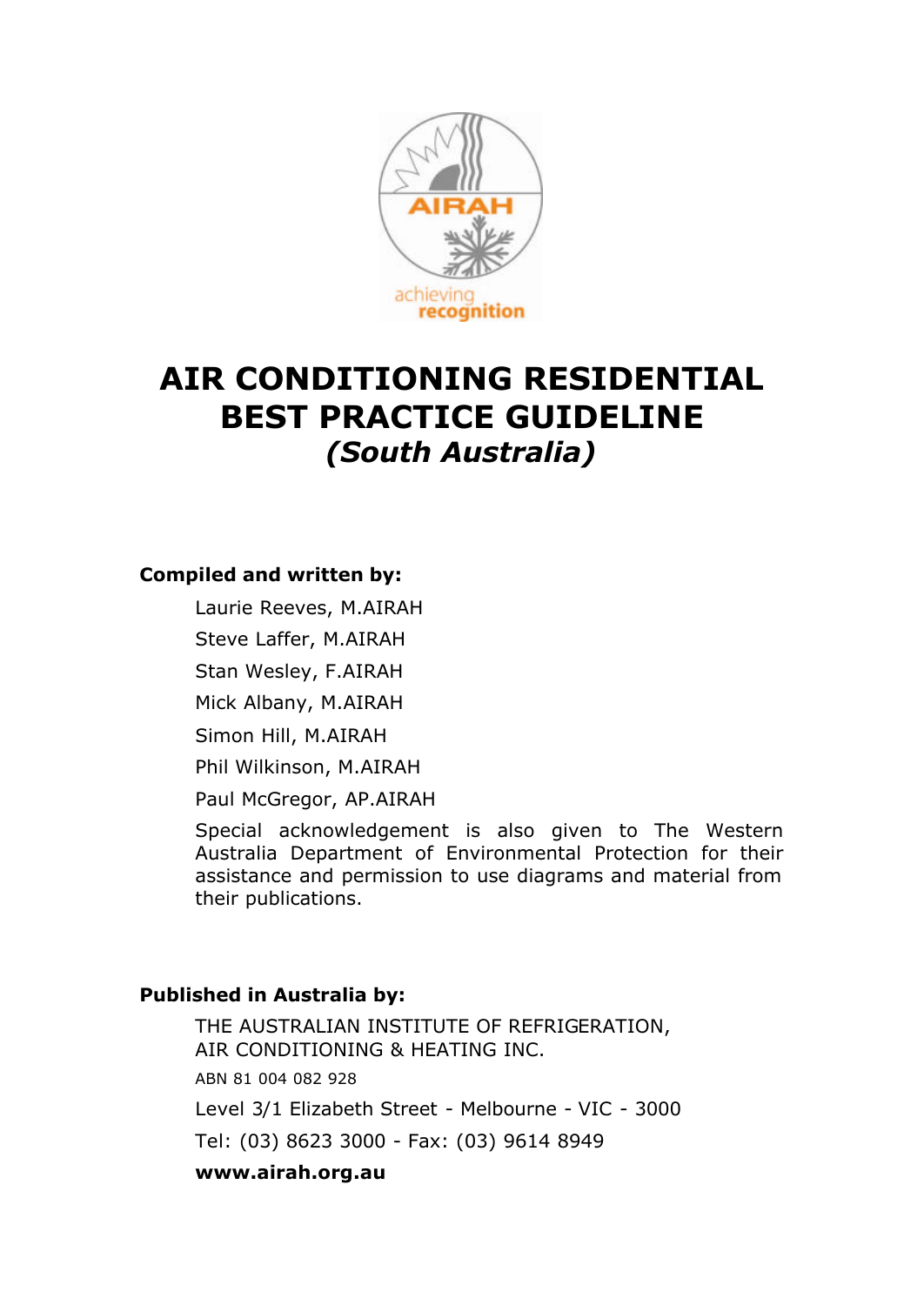#### **Copyright AIRAH © 2003**

This document shall not be copied in part or as a whole without prior written permission from AIRAH.

#### **DISCLAIMER**

The information and advice contained in this document is intended for use only by persons who have adequate technical training in the field appropriate to the contents of this document. This document has been compiled as an aid only and the information and advice should be verified before any person puts it to any use. The user should also establish the applicability of the information or advice in relation to any specific circumstances. While the information or advice is believed to be correct, the Australian Institute of Refrigeration, Air Conditioning and Heating Inc. disclaims responsibility for any inaccuracies contained within the document including those due to any negligence in the preparation and publication of the said document.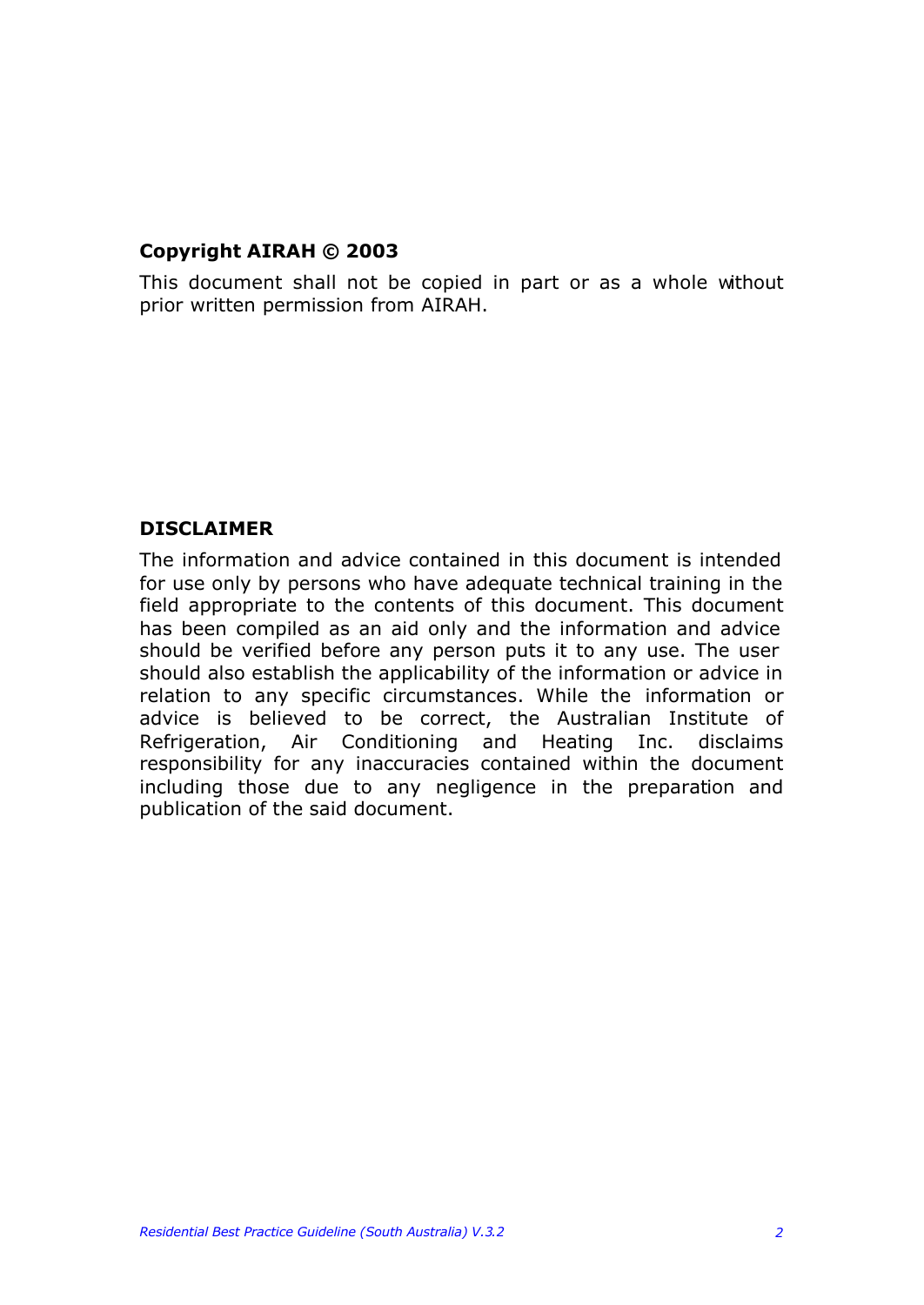# **Contents**

| Practical steps to minimise air conditioner noise  14<br>Where will the air conditioner be installed? 14<br>Estimating the Noise Impact on Neighbouring Properties 16<br>Determining a Suitable Sound Power Level 17 |
|----------------------------------------------------------------------------------------------------------------------------------------------------------------------------------------------------------------------|
|                                                                                                                                                                                                                      |
|                                                                                                                                                                                                                      |
|                                                                                                                                                                                                                      |
|                                                                                                                                                                                                                      |
|                                                                                                                                                                                                                      |
|                                                                                                                                                                                                                      |
|                                                                                                                                                                                                                      |
|                                                                                                                                                                                                                      |
|                                                                                                                                                                                                                      |
|                                                                                                                                                                                                                      |
|                                                                                                                                                                                                                      |
|                                                                                                                                                                                                                      |
|                                                                                                                                                                                                                      |
|                                                                                                                                                                                                                      |
|                                                                                                                                                                                                                      |
|                                                                                                                                                                                                                      |
|                                                                                                                                                                                                                      |
|                                                                                                                                                                                                                      |
|                                                                                                                                                                                                                      |
|                                                                                                                                                                                                                      |
|                                                                                                                                                                                                                      |
|                                                                                                                                                                                                                      |
|                                                                                                                                                                                                                      |
|                                                                                                                                                                                                                      |
|                                                                                                                                                                                                                      |
| Legislation, Regulations, Standards and Reference Material  26                                                                                                                                                       |
|                                                                                                                                                                                                                      |
|                                                                                                                                                                                                                      |
|                                                                                                                                                                                                                      |
|                                                                                                                                                                                                                      |
|                                                                                                                                                                                                                      |
|                                                                                                                                                                                                                      |
|                                                                                                                                                                                                                      |
|                                                                                                                                                                                                                      |
|                                                                                                                                                                                                                      |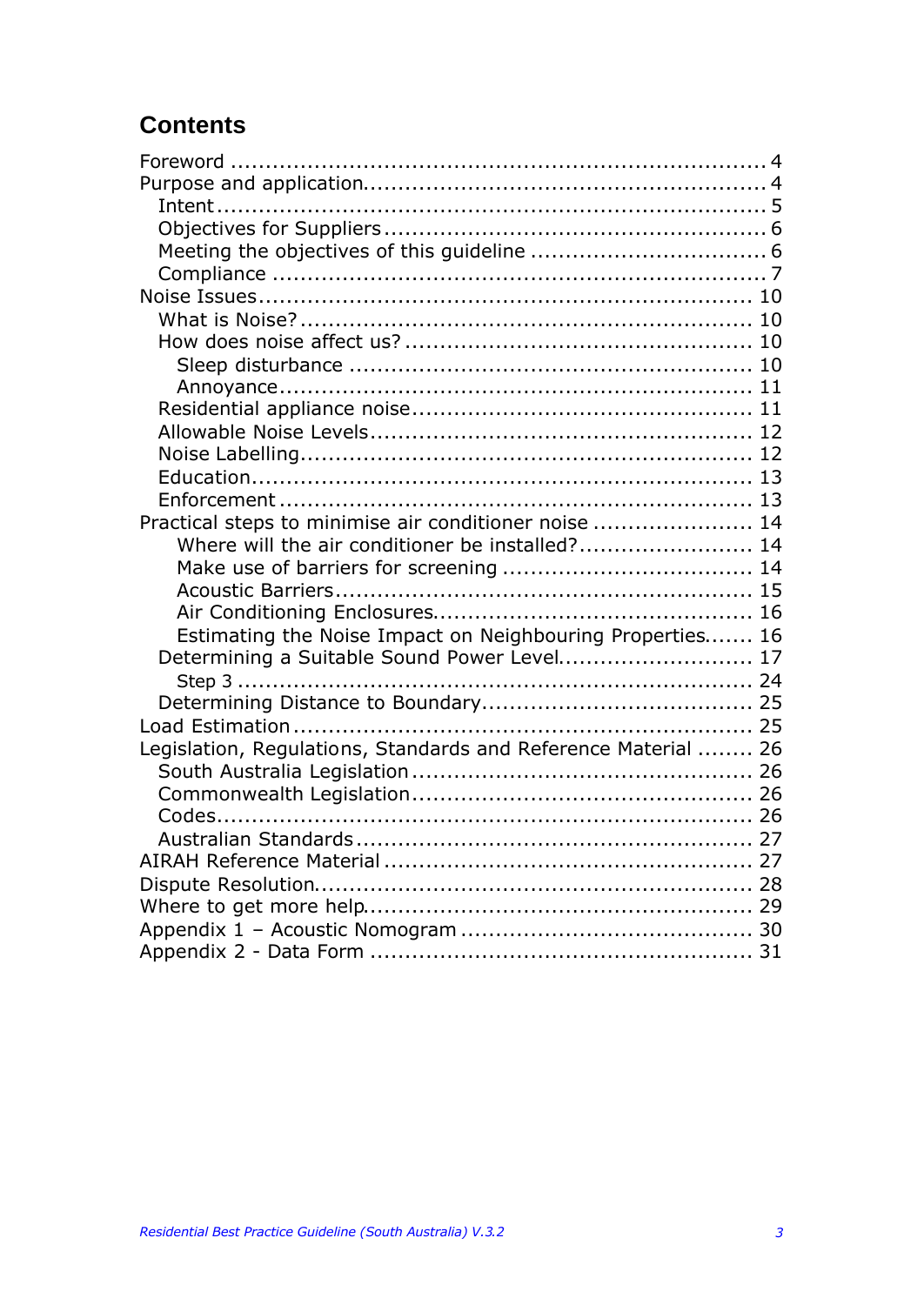### **Foreword**

The use of residential air conditioning systems in Australian homes has steadily increased over the last 10 years. Currently there are over 650,000 residential air conditioners sold in Australia annually and forward estimates indicate that this figure will continue to rise. The increase in use of residential systems has generated an increase in complaints about noisy air conditioners.

Noise is an integral part of our society today. No-one can escape noise completely, but if our towns and cities are to remain liveable, it is important to manage the negative impacts of environmental noise on people within their homes.

As a supplier, installer and maintainer of residential air conditioning systems, you have a professional obligation to make sure that every practical and reasonable effort is made not to compromise our quality of life through noise related issues.

AIRAH is pleased to be involved in the development of these guidelines which are aimed at improving installation practices thereby minimising and reducing inappropriate noise from air conditioning systems.

This document represents an important step forward in coordinating Council, community and industry action in managing environmental noise. It contains fundamental guidelines to protect your customer from actions that may result in fines.

Follow the basic steps outlined in this booklet and help "design out the problem".

Jennifer Pelvin Chief Executive AIRAH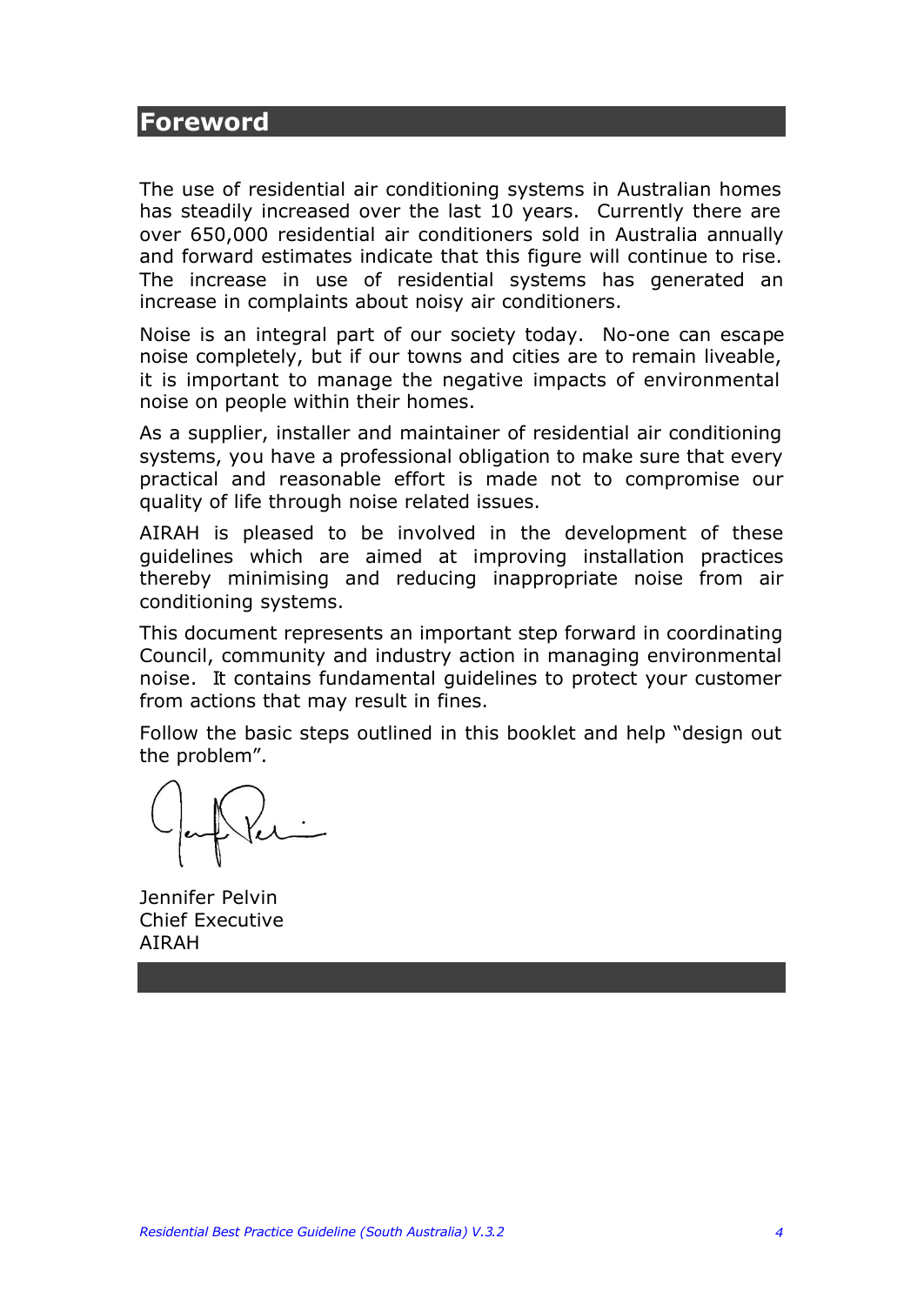# **Purpose and application**

The purpose of this Best Practice Guideline is to define a minimum level of service that AIRAH considers should be delivered by a Supplier**\*** in order to provide a quality result for a Customer. AIRAH does not monitor or control Suppliers who may use this Guideline and is not a party to any contract with which it may be used.

This Guideline is primarily intended to apply to air conditioning or heating systems for single residential dwellings, including individual apartments in a multi-residence building. It may also be used for individual small commercial systems, but does not apply to large or complicated commercial systems.

AIRAH has endeavoured to provide information that is relevant to typical residential air conditioning applications and that is correct at the time of publication. AIRAH may update this document from time to time, and will make updates available. However, it is the responsibility of the Supplier to ensure that all work is carried out in compliance with all current Legislation and the requirements of all applicable Standards, Codes and Authorities.

# **Intent**

 $\overline{a}$ 

The intent of this Guideline is:

To enable all Suppliers to provide refrigerative air conditioning and heating systems that adequately meet the customer's needs and to minimise the risk of any Supplier bringing the industry into disrepute by:

- Using equipment that can't deliver its stated capacity.
- Offering to install equipment without accurately calculating how much cooling or heating (duty) is really needed.
- Installing equipment so that it can't meet the required duty or be properly maintained.
- Using unqualified, unskilled, unlicensed and/or inexperienced tradespersons to specify and install the equipment.

To give the Customer confidence that the selection of an air conditioning or heating system will meet their expectations of satisfactory operation and price, by:

- Noting the maximum/minimum ambient conditions at which the system will satisfy indoor temperatures.
- Ensuring alternative choices of equipment or systems are offered.
- Explaining all aspects of the price: inclusions, exclusions, maintenance work and likely additions.
- Stating what sort of service is really required and the cost of this service, indicating what has been included (and excluded) from any service agreement in the contract.

**<sup>\*</sup>** The term suppliers in this document refers to: suppliers, specifiers, installers and those maintaining air conditioning equipment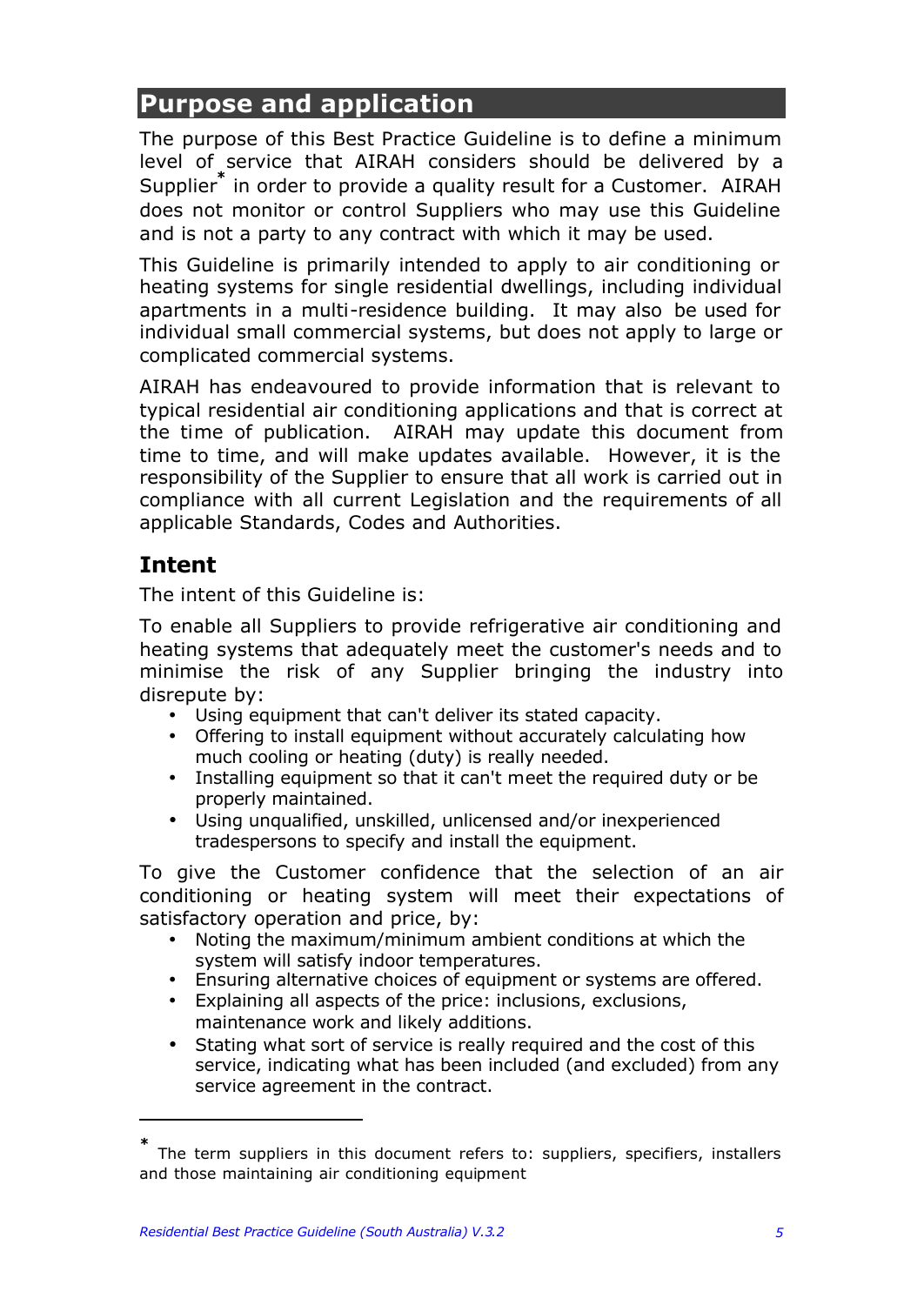# **Objectives for Suppliers**

The objectives of this Guideline are to ensure that the Supplier:

- Identifies the needs of the Customer.
- Provides professional advice and a written quotation.
- Provides a system that meets the identified needs of the Customer.
- Provides good quality equipment and installation.
- Provides professional after-sales service.

# **Meeting the objectives of this guideline**

The following items should be adhered to:

- 1. Educate your staff in this Best Practice Guideline.
- 2. Employ qualified trades people and ensure that all installation work is carried out under the supervision of a person licensed / registered for air conditioning / refrigeration work.
- 3. Tell your prospective customer that your firm designs systems and then selects, supplies, installs and commissions equipment, all in accordance with the AIRAH Residential Air Conditioning Best Practice Guideline.
- 4. Make sure that you know what your customer's real needs are, in regard to air conditioning and heating. Do they want:
	- A low price, or are they prepared to pay for the best possible air conditioning system?
	- Year-round comfort in all rooms, or just relief from outside extremes on the hottest or coldest days only?
	- Absolutely minimal noise that won't disturb the lightest sleeper, or a reasonably loud "drone"?
	- A system that makes it visually obvious that the home is air conditioned or one that is almost "invisible"?
	- Minimal running costs, or are running costs not an important issue?
	- A high efficiency unit defined by a high star rating.
- 5. Make sure that your customer knows what your proposal will really achieve. Does the customer:
	- know it will take time to cool-down or heat-up a home during extreme weather?
	- expect more rooms to be air conditioned than you are offering?
	- know the likely running costs per day? (or over the whole year?)
	- really know what noise level to expect from a residential air conditioning system?
	- know what it will look like, indoors and outdoors?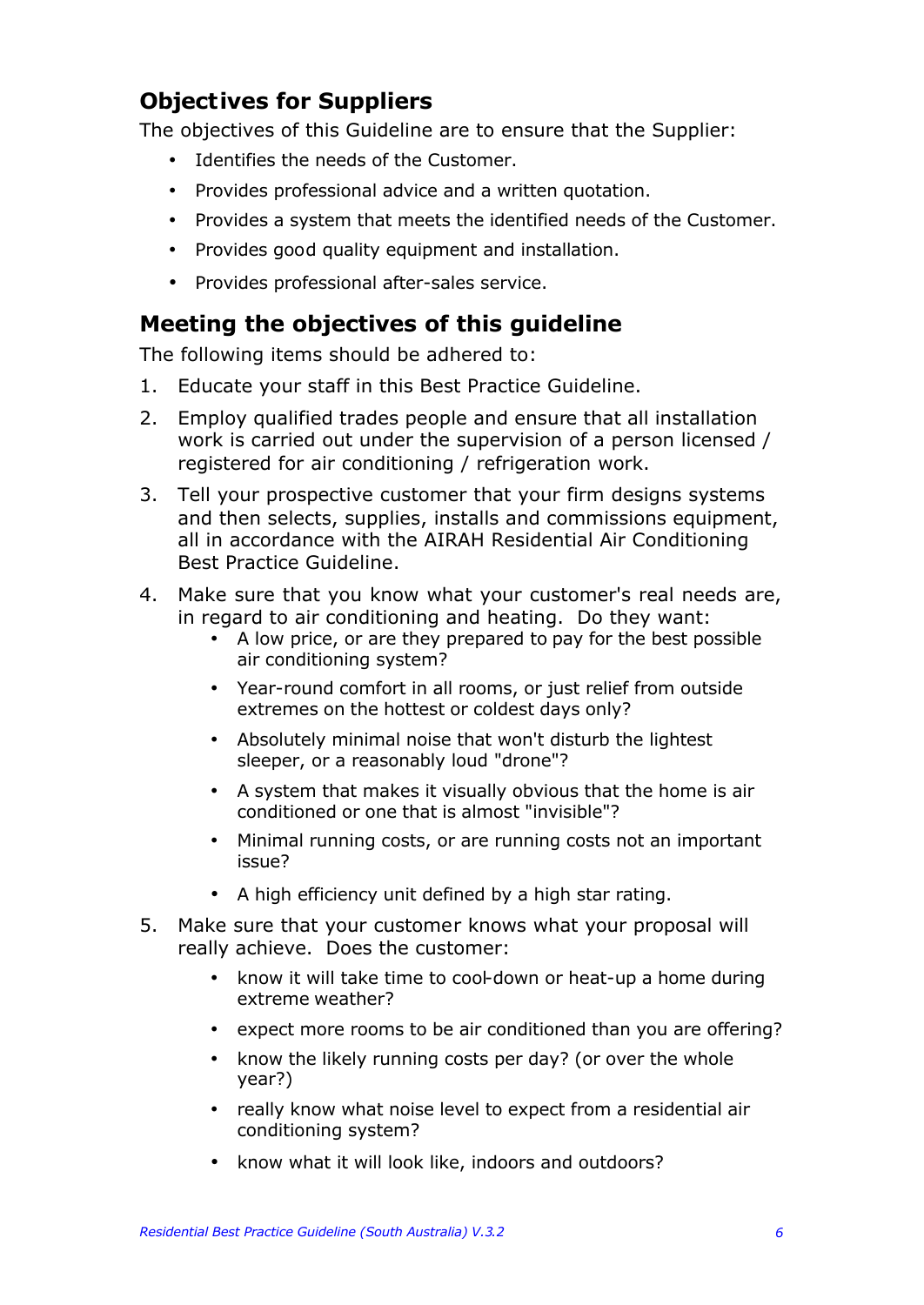- 6. Cooling and heating load estimates must only be carried out by experienced personnel, or under the supervision of experienced personnel, and include appropriate allowances for internal loads, infiltration, fan gains and duct heat gain/loss. The Supplier shall retain calculations on file for the duration of the warranty period.
- 7. Design outdoor conditions should be selected from AIRAH DA09, Load Estimation & Psychrometrics 'comfort' criteria for the nearest location, adjusted if necessary for the actual local climate. Note that design conditions only a few kilometres inland may be quite different from coastal locations.
- 8. Equipment selection must be based on the design indoor and outdoor conditions, adjusted if necessary to account for the installed plant configuration (e.g. heat gain from surroundings, recirculation). Unit capacity must be capable of achieving both the calculated sensible and total loads.
- 9. Where the building occupant does not plan to operate the plant continuously, but will switch it on say, after returning home on a very hot (or very cold) day, an appropriate "cool-down/warmup" allowance must be included in the calculated loads so the system has sufficient reserve capacity to reach comfort conditions in a reasonable time.
- 10. Ensure that your staff are familiar with the Australian Standards, Codes and Legislation applying to the installation and have access to appropriate reference documents. Refer to the AIRAH Residential Air Conditioning Best Practice Guideline.
- 11. Install systems with adequate space and access to carry out proper maintenance. Where the Customer is unwilling to provide adequate space or access, explain and confirm in writing the likely effect in terms of ongoing costs and unsatisfactory or reduced plant life.

### **Compliance**

A Supplier shall not advertise use of this Best Practice Guideline unless it is used and fully complied with on all applicable projects (except when specifically excluded by the Customer).

Compliance with this Guideline involves completion of all requirements that are relevant to the project, as initialled on the copy of this Guideline supplied with the quotation. The Supplier will indicate compliance with the Best Practice Guideline by completing the Data Form on the last pages of this booklet and leaving it with the Customer.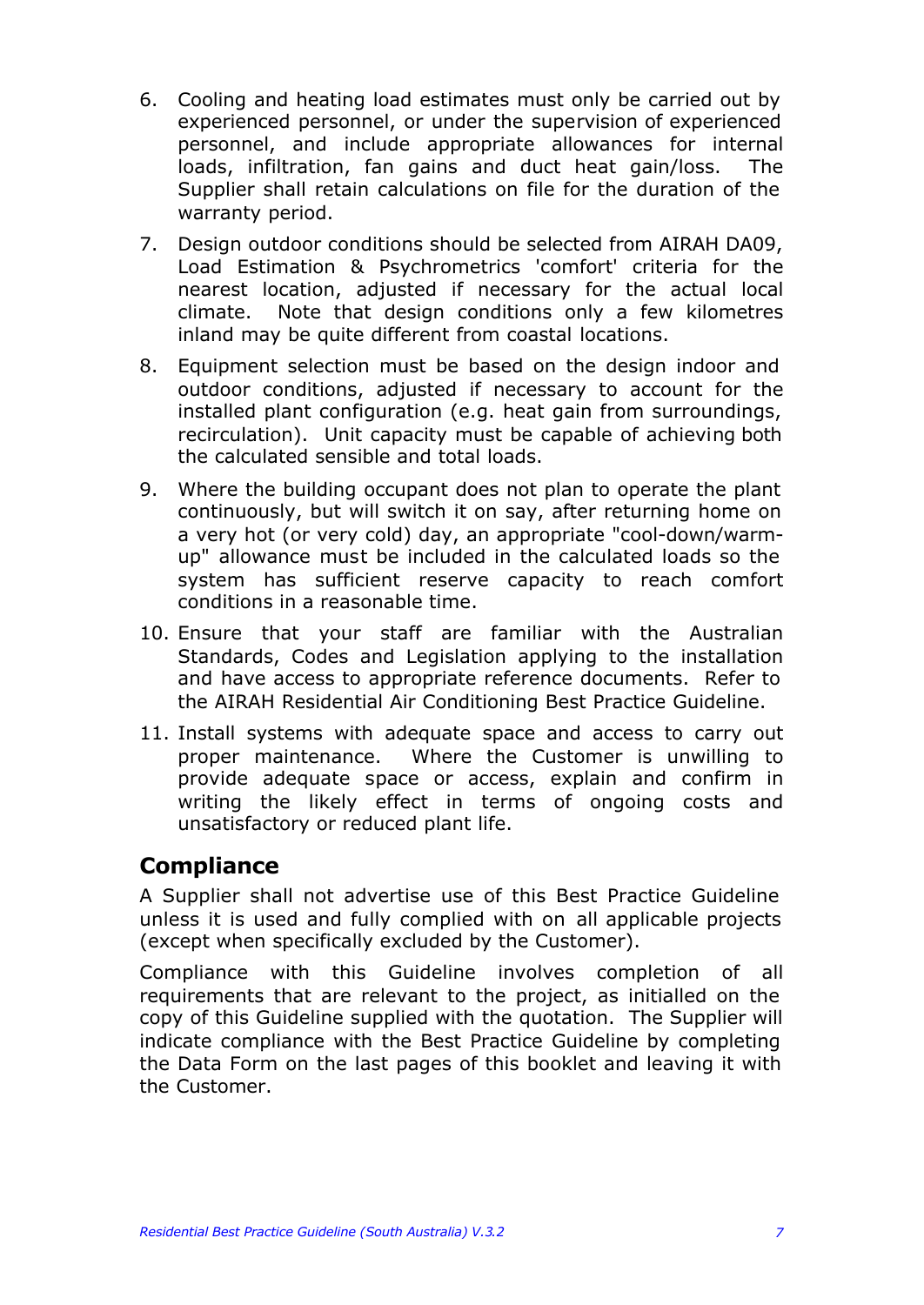The following checklist should be adhered to by the Supplier.

|           | <b>BEST PRACTICE CHECKLIST</b>                                                                                                                                                                                                             |  |  |  |  |  |  |  |  |  |
|-----------|--------------------------------------------------------------------------------------------------------------------------------------------------------------------------------------------------------------------------------------------|--|--|--|--|--|--|--|--|--|
| Phase     |                                                                                                                                                                                                                                            |  |  |  |  |  |  |  |  |  |
|           | Arrive at the agreed time. If an appointment cannot be<br>kept, advise the Customer in advance and agree an<br>alternative time.                                                                                                           |  |  |  |  |  |  |  |  |  |
|           | Inspect the site and discuss the Customer's requirements to<br>identify their needs.                                                                                                                                                       |  |  |  |  |  |  |  |  |  |
|           | Suggest alternatives if appropriate. If requested, provide<br>indicative pricing for each.                                                                                                                                                 |  |  |  |  |  |  |  |  |  |
|           | Agree the system type to be used.                                                                                                                                                                                                          |  |  |  |  |  |  |  |  |  |
|           | Determine required equipment capacity using an<br>appropriate calculation method.                                                                                                                                                          |  |  |  |  |  |  |  |  |  |
|           | Determine Local Council requirements (if any) in relation to<br>the works.                                                                                                                                                                 |  |  |  |  |  |  |  |  |  |
|           | Provide a detailed quotation including:                                                                                                                                                                                                    |  |  |  |  |  |  |  |  |  |
| QUOTATION | Calculated capacity for heating and cooling, stating<br>calculation method used, indoor and outdoor<br>temperatures for Summer and Winter used for<br>calculations and expected indoor temperature<br>tolerances.                          |  |  |  |  |  |  |  |  |  |
|           | Description of the system to be provided (equipment<br>$\bullet$<br>manufacturer, heating and cooling capacity at stated<br>indoor and outdoor conditions, noise levels, number<br>and location of outlets, zones, controls and the like). |  |  |  |  |  |  |  |  |  |
|           | Statement on required/recommended noise levels and<br>the extent of the Supplier's responsibility.                                                                                                                                         |  |  |  |  |  |  |  |  |  |
|           | Price and payment schedule.                                                                                                                                                                                                                |  |  |  |  |  |  |  |  |  |
|           | Inclusions and exclusions (Council<br>application/fees/requirements, power supply,<br>supports/plinth, drainage, covers for exposed piping<br>and wiring, cleanup, rubbish removal and the like).                                          |  |  |  |  |  |  |  |  |  |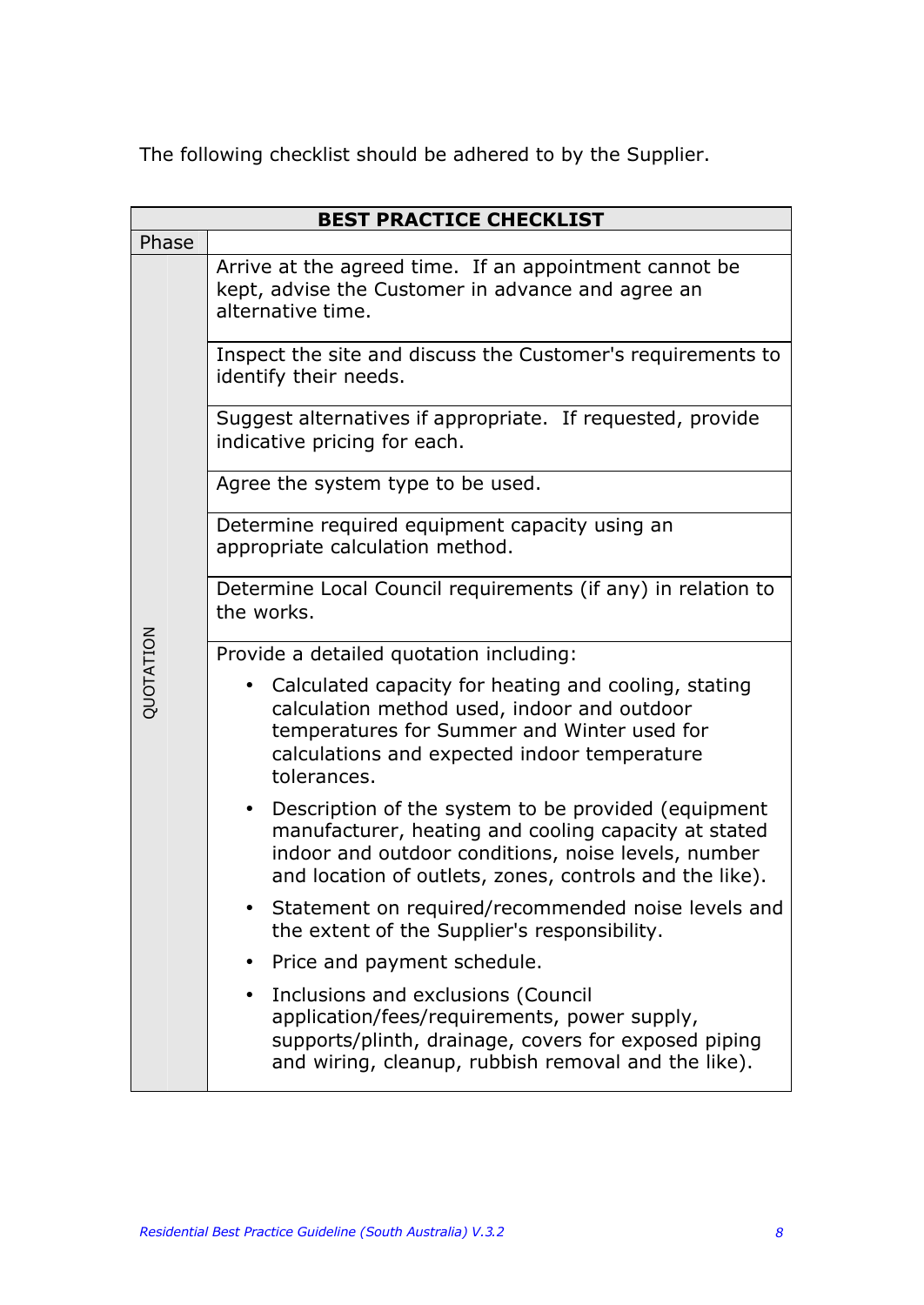| QUOTATION    | • Warranty (length, conditions and exclusions).<br>Insurance (what is and is not covered by the<br>Supplier's policy).<br>Details of recommended servicing frequency and<br>exclusions. Nominate price of full service for first<br>year.<br>A copy of this Best Practice Guideline, with initials<br>against the requirements that will be completed.<br>Declaration by a management representative that the<br>work will be carried out in accordance with this Best<br>Practice Guideline. |  |  |  |  |  |  |
|--------------|-----------------------------------------------------------------------------------------------------------------------------------------------------------------------------------------------------------------------------------------------------------------------------------------------------------------------------------------------------------------------------------------------------------------------------------------------------------------------------------------------|--|--|--|--|--|--|
|              | Cooling off period                                                                                                                                                                                                                                                                                                                                                                                                                                                                            |  |  |  |  |  |  |
|              | If a contract is signed via door to door sales, a 10 day<br>cooling off period applies. Otherwise, there is no cooling off<br>period.                                                                                                                                                                                                                                                                                                                                                         |  |  |  |  |  |  |
|              | Manufacturer's warranty applies                                                                                                                                                                                                                                                                                                                                                                                                                                                               |  |  |  |  |  |  |
|              | Utilise equipment from established manufacturers capable<br>of providing spare parts and technical backup.                                                                                                                                                                                                                                                                                                                                                                                    |  |  |  |  |  |  |
|              | Ensure installation is performed by, or under the<br>supervision of qualified, licensed/registered personnel.                                                                                                                                                                                                                                                                                                                                                                                 |  |  |  |  |  |  |
| INSTALLATION | Ensure equipment, materials and installation is in<br>accordance with all relevant legislation and Australian<br>Standards and Best Practice Programs.                                                                                                                                                                                                                                                                                                                                        |  |  |  |  |  |  |
|              | Commission the equipment with calibrated instruments and<br>an established checklist, using experienced personnel. A<br>copy of the completed checklist shall be provided to the<br>Customer.                                                                                                                                                                                                                                                                                                 |  |  |  |  |  |  |
|              | Provide the Customer with operating instructions and a<br>(brief) schedule of recommended maintenance.                                                                                                                                                                                                                                                                                                                                                                                        |  |  |  |  |  |  |
|              | For at least two years after installation, remind the<br>Customer when a routine service is recommended. Service<br>visits for the first year shall be at the fixed price nominated<br>in the quotation.                                                                                                                                                                                                                                                                                      |  |  |  |  |  |  |
| AFTER SALES  | Utilise a service checklist and provide a copy to the<br>Customer after each service.                                                                                                                                                                                                                                                                                                                                                                                                         |  |  |  |  |  |  |
|              | Promptly attend to any defects identified during the<br>warranty period.                                                                                                                                                                                                                                                                                                                                                                                                                      |  |  |  |  |  |  |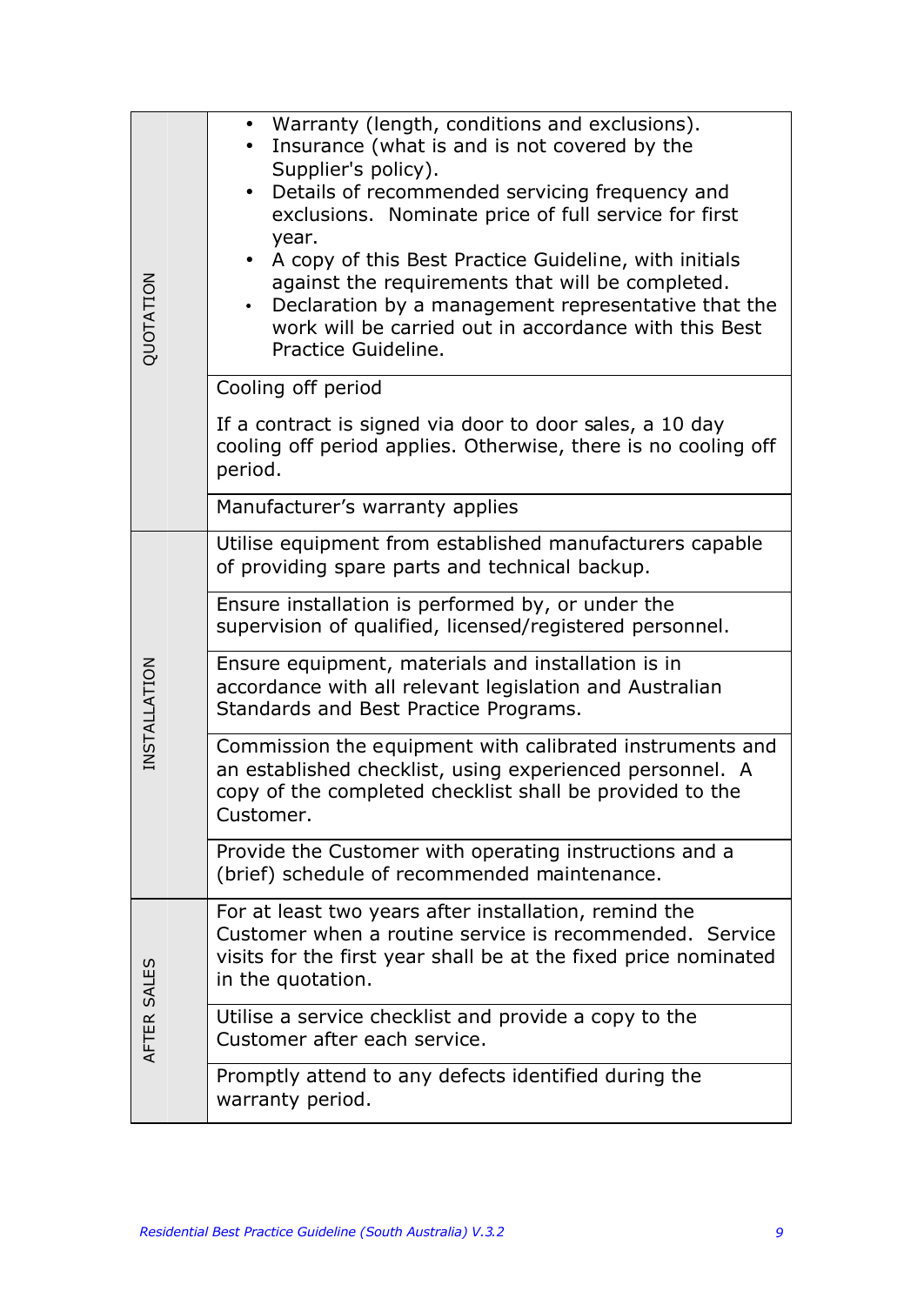# **Noise Issues**

# **What is Noise?**

When environmental noise reaches elevated levels in our living spaces, it can have significant impacts on our health and well being by disturbing sleep and interfering with relaxation and communication.

Noise by definition is sound that is unwanted or unpleasant in some way. Due to the range of noise that can be heard by the human ear, a scale



was developed called the 'decibel scale' [dB(A)], which is used to represent how loud a particular noise is.

### **How does noise affect us?**

When noise becomes too loud in our living places, it can have significant impact on our health and wellbeing by disturbing and preventing sleep, relaxation and communication. Noise can also affect our performance, learning and stress levels.

The level of annoyance experienced from the noise depends on the level of the noise, type of noise, how often it occurs, how long it goes for, time of day or night and the individual's own tolerance.

#### **Sleep disturbance**

Sleep is necessary for the basic physical and mental functioning of healthy people. Noise can interfere with sleep in a number of ways. It can:

- prevent people from falling asleep
- cause awakenings
- interrupt quality of sleep
- affect performance and mood the next day

Research also indicates exposure to night time noises also induce secondary effects, so-called after effects. These effects that can be measured the day after the night-time disturbance and are detected while the individual is awake. The secondary effects include reduced perceived sleep quality, increased fatigue, depressed mood or well-being, and decreased performance.

Research has shown that sleep disturbance is complex and dependant on a number of factors, including the level of nuisance noise compared with the background noise, frequency of the noise and the percentage of low-range components within the nuisance noise. This combined with particular individual attributes (such as stress levels, medical conditions and level of hearing) can all lead to sleep disturbance.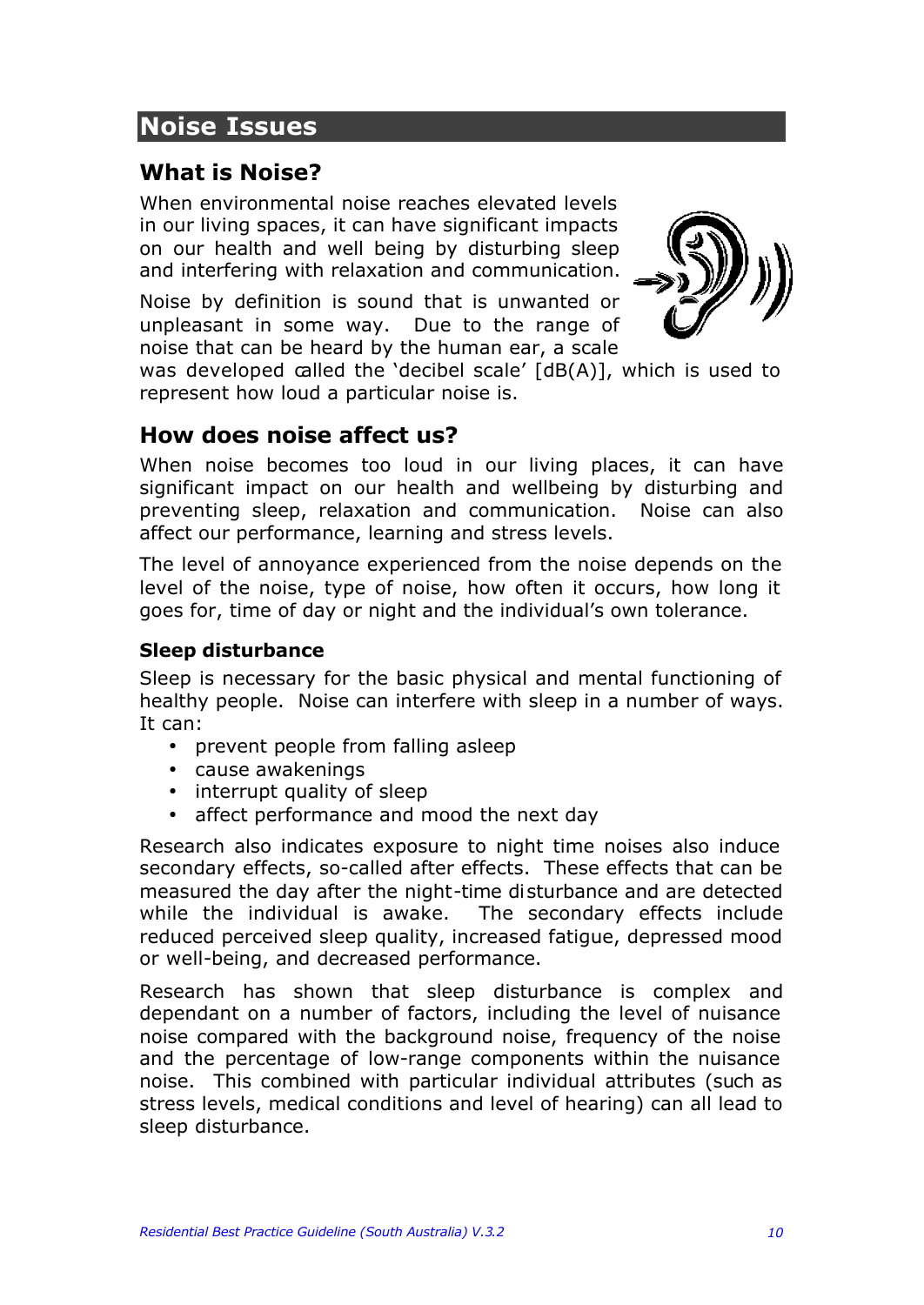#### **Annoyance**

The term 'annoyance' is typically used to sum up the negative emotions people express to unwanted noise that impacts on their ability to undertake activities such as sleeping, relaxing or reading. These emotions can include anger, dissatisfaction, agitation and helplessness.

Annoyance levels are influenced by:

- the level of noise
- type of noise
- how often it occurs
- how long it goes for
- the time of day or night



• psycho-social factors such as the individuals ability to shut out the noise, their emotional status and disposition to the noise

Noise annoyance can result in changes in behaviour, such as closing windows, not using balconies and turning up the television volume. In some cases annoyance can be extreme and can lead to aggression.

### **Residential appliance noise**

Changing lifestyles and new technologies have seen the increased use of powered appliances.

Air conditioner noise complaints made to city councils have increased greatly over the past few years and may be attributed to a number of factors including a decrease in distance between neighbours due to an increase in high density living, combined with an increase in domestic air conditioning sales.

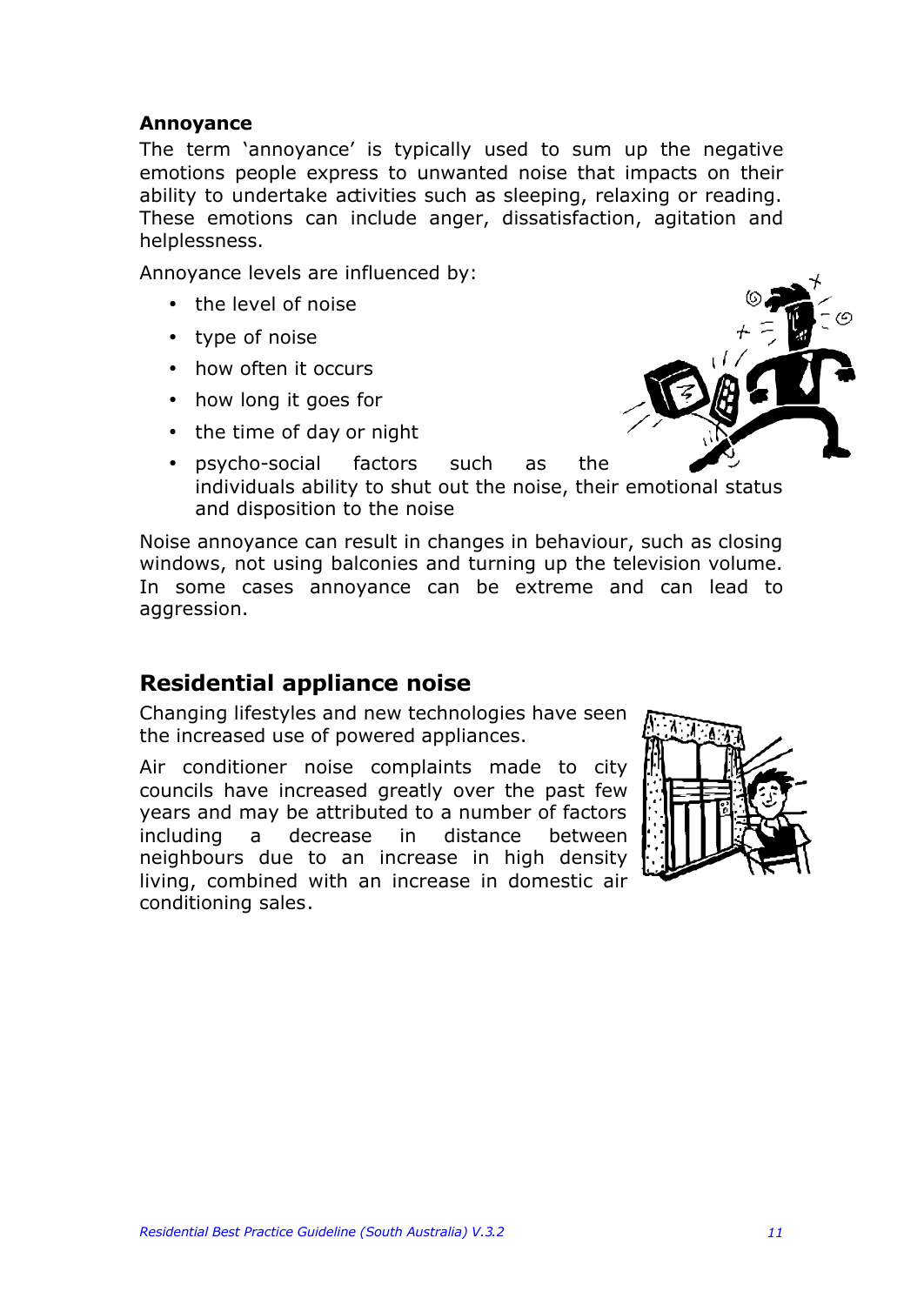### **Allowable Noise Levels**

The *Environment Protection (Machine Noise) Policy 1994* includes noise limits for air conditioners. The Environment Protection Authority (EPA) is responsible for enforcing these limits. If an air conditioner exceeds these limits and the owner continues to operate it, the EPA can issue the owner with an on-the-spot fine.

The allowable sound pressure levels are:

**45 dB(A)** 10pm to 8am on any night except Saturday night 10pm to 9am on Saturday night

#### **60 dB(A)\*** 8am to 10 pm Monday to Saturday

9am to 10pm Sunday

Therefore it is important to select the quietest air conditioner possible and have it installed as far away from any surrounding dwellings / houses as possible.

\* Draft changes are currently being discussed to lower the daytime limit from 60dB(A) to 52dB(A) so it is advisable to check current limits with the EPA.

### **Noise Labelling**

The EPA recommends that every residential air conditioner sold in South Australia have a label clearly displayed which shows the Sound Power Level (Lw) of the unit. The Sound Power Level will **dBA OUTSIDE SOUND** give you an indication on how POWER LEVEL noisy the air conditioner will be outside the customer's house. (LOWER LEVELS MEAN LOWER OUTSIDE NOISE) The higher the number, the THE LEVEL SHOWN ABOVE MAY BE USED TO ESTIMATE.

(MANUFACTURER)

WHETHER THE OUTSIDE NOISE FROM THE PROPOSED. INSTALLATION OF THIS UNIT WILL BE WITHIN ACCEPTABLE LIMITS.

CONSULT YOUR SUPPLIER BEFORE INSTALLATION

*Some air conditioners may also have Sound Pressure Levels (Lp) stated on the label. This number is different from the Sound Power Level*

will be.

louder the air conditioning unit

(MODEL No.)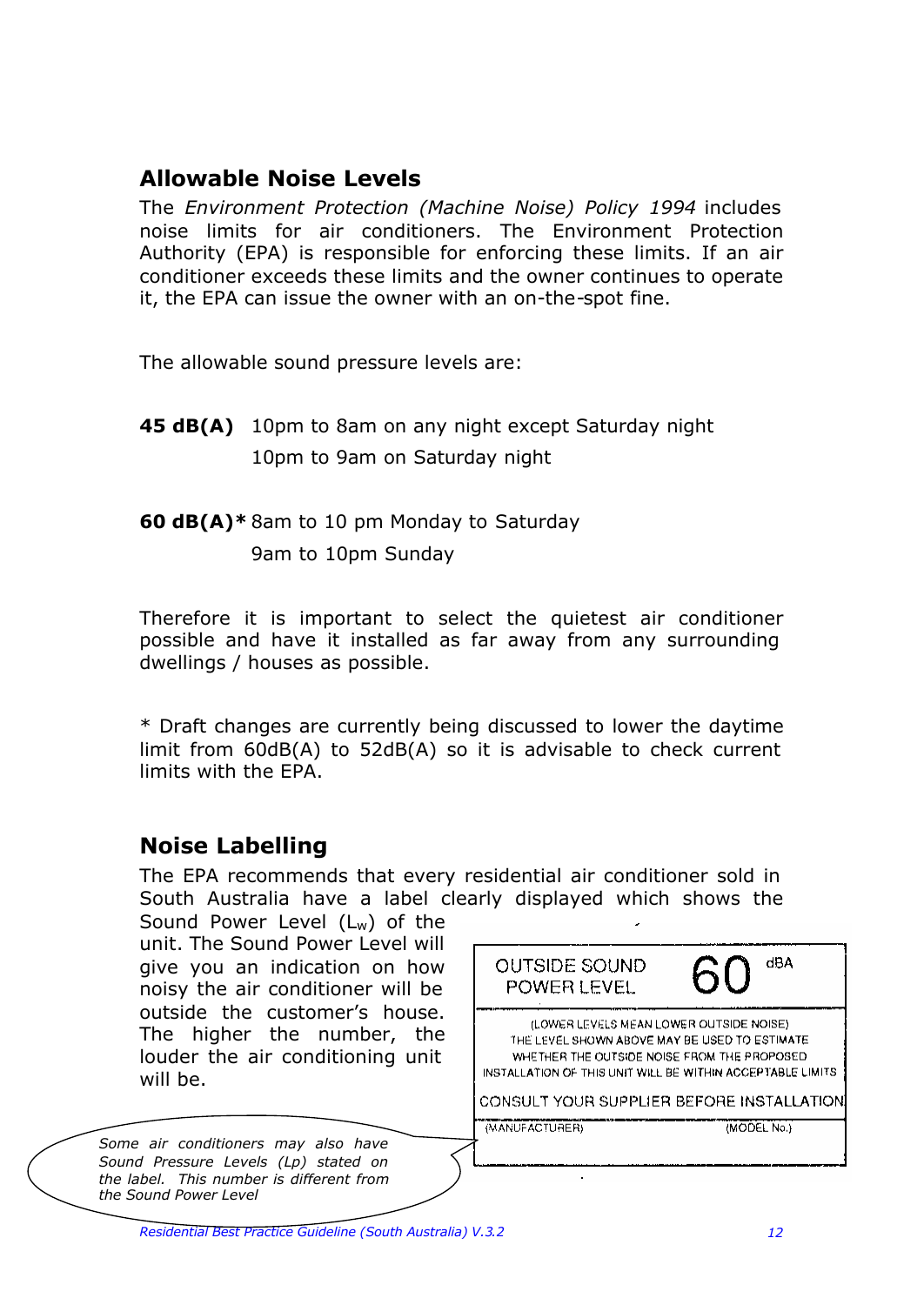# **Education**

Noise issues associated with the use of appliances such as air conditioners are often the result of the operators being unaware that their actions are adversely affecting neighbours. Operators are also unaware that by exceeding noise levels, they are breaking the law and could be fined for such activities.

Raising people's awareness of noise nuisances and potential penalties that may apply will ensure reduction of these nuisances.

Likewise, limited advice from retailers and installers, and lack of forethought and planning by owners, retailers and installers on the location and use of air conditioners also contributes to noise impacts in the community.

Manufacturers, installers and retailers have a community obligation to provide responsible advice and service to prevent noise nuisance up-front.

Noise labelling for items such as domestic air conditioners, provides consumers with more information in order to make informed purchasing decisions.



### **Enforcement**

The EPA regulates noise impacts from residential appliances using



the Environment Protection (Machine Noise) Policy 1994. The Policy prescribes:

- Noise level restrictions for air conditioning
- Time restrictions for air conditioning use

These restrictions are enforced by authorised officers employed by the EPA. Some local councils also have officers authorised by the EPA.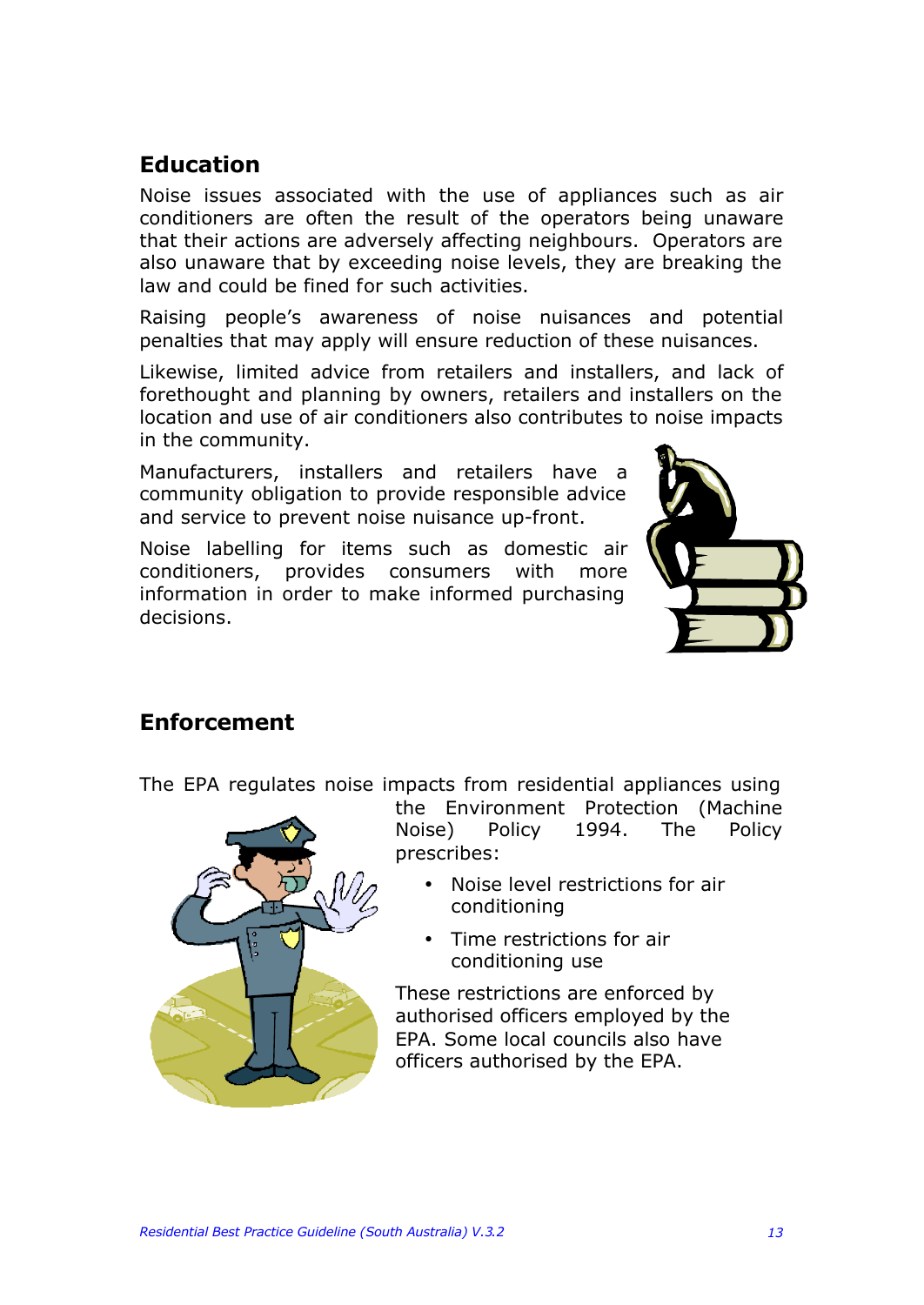# **Practical steps to minimise air conditioner noise**

#### **Where will the air conditioner be installed?**

Consider where the air conditioner is likely to be installed. Some air conditioning systems are quieter than others and some have more flexibility in where they can be located.

Air conditioners should not be located adjacent to neighbours windows, bedrooms or living areas.



Split systems have more flexibility in the way they are installed and the outside unit can be located doser to the ground. This allows fences and barriers to be used to screen the noise from the unit.

> *"Discuss noise issues with your customer before the air conditioner is installed."*

#### **Make use of barriers for screening**

Just as light reflects from shiny surfaces, noise can be reflected from hard surfaces onto neighbour's property.

Avoid locating the air conditioner near multiple reflective surfaces such as walls and eaves.

Existing barriers such as fences and garden walls can be used to effectively screen noise from neighbours. It is important to make sure that any barriers used to screen neighbours from noise blocks the line of sight of the air conditioner and does not contain any holes or gaps.

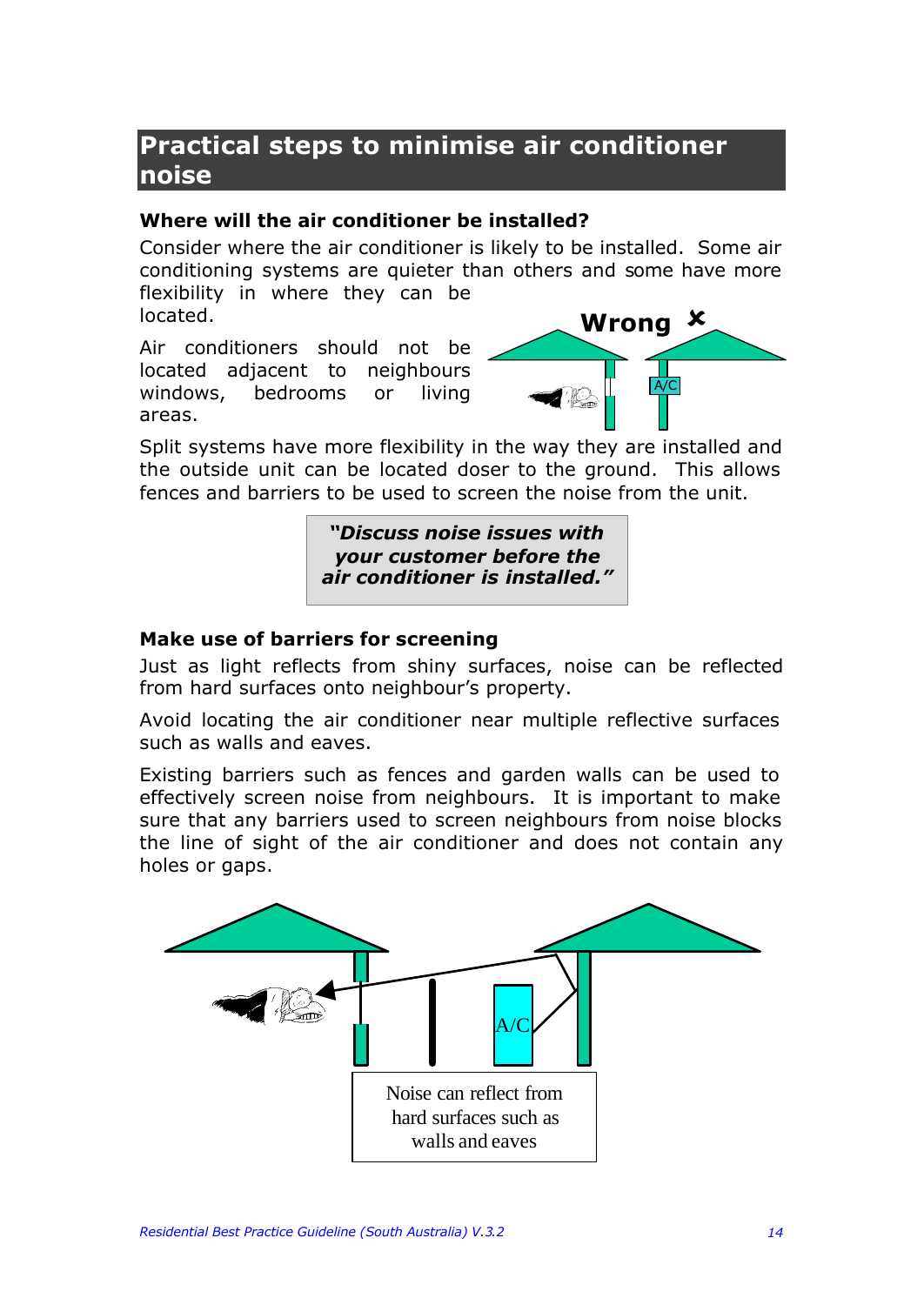

A solid fence, which completely blocks line-of-sight of the air conditioner and contains no gaps, may help you to reduce your air conditioner noise to acceptable limits.



#### **Acoustic Barriers**

If the air conditioner is well maintained and operating properly, but is still causing excessive noise, consider the use of acoustic barriers.

Fences and garden walls can be used effectively to screen neighbours from noise, however to be effective, any fences or walls must block the line of sight of the air conditioner, be of solid construction and contain no gaps or holes.

If a dividing fence is located between the air conditioner and the neighbour, it may be constructed of standard wooden palings with gaps between the palings. The fitting of additional overlapping palings could make an existing fence an effective noise barrier.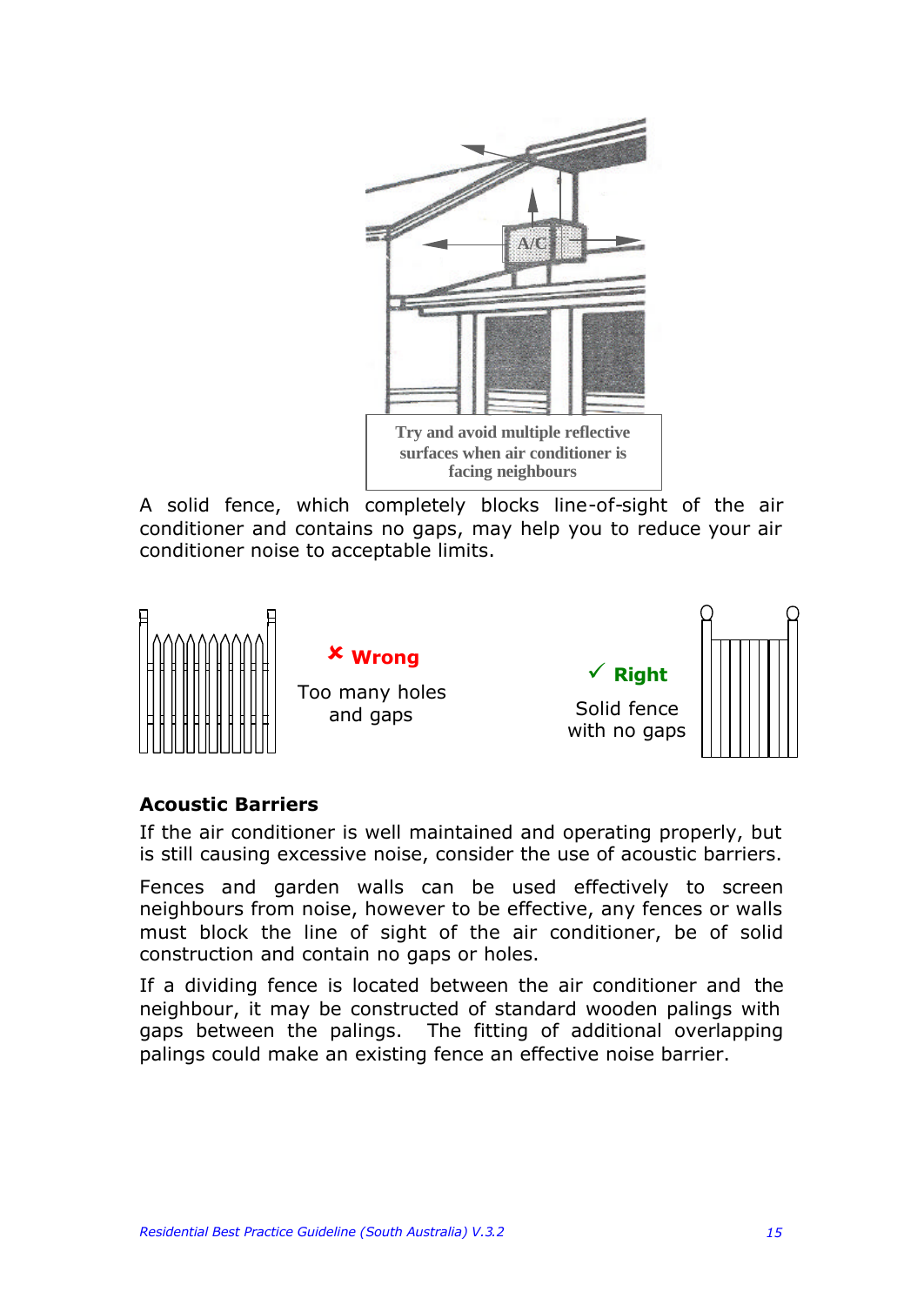

If room permits, an air conditioning barrier could be a cost effective option. In order for this to be effective, the barrier must block line of sight to the affected neighbours and the air conditioner must be located away from multiple reflective surfaces, such as corners and eaves, which could reflect noise and decrease the effectiveness of the barrier.

Air conditioning outdoor units require ventilation to operate. Any barriers must be constructed in accordance with manufacturer specifications for ventilation to avoid damage to the outdoor unit.



#### **Air Conditioning Enclosures**

There are a number of companies that market full noise enclosures for air conditioning units.

Also check with the manufacturer of your air conditioner to see whether they have any after market sales of noise enclosures.

*"Always make sure when enclosing air conditioning units that you check the manufacturers' specifications for ventilation, to avoid damage to the outdoor unit and voiding of the warranty."*

#### **Estimating the Noise Impact on Neighbouring Properties**

The following pages give simple methods to estimate the likely noise impact of an air conditioner installation on neighbouring properties. If you want to determine the suitable "Sound Power Level" for a given installation then follow the steps for **–** *Determining a Suitable Sound Power Level.*

If you have already selected a unit and know the "Sound Power Level" and want to know how close to a neighbouring property or fence it can be located, follow the steps for - *Determining Distance to Boundary.*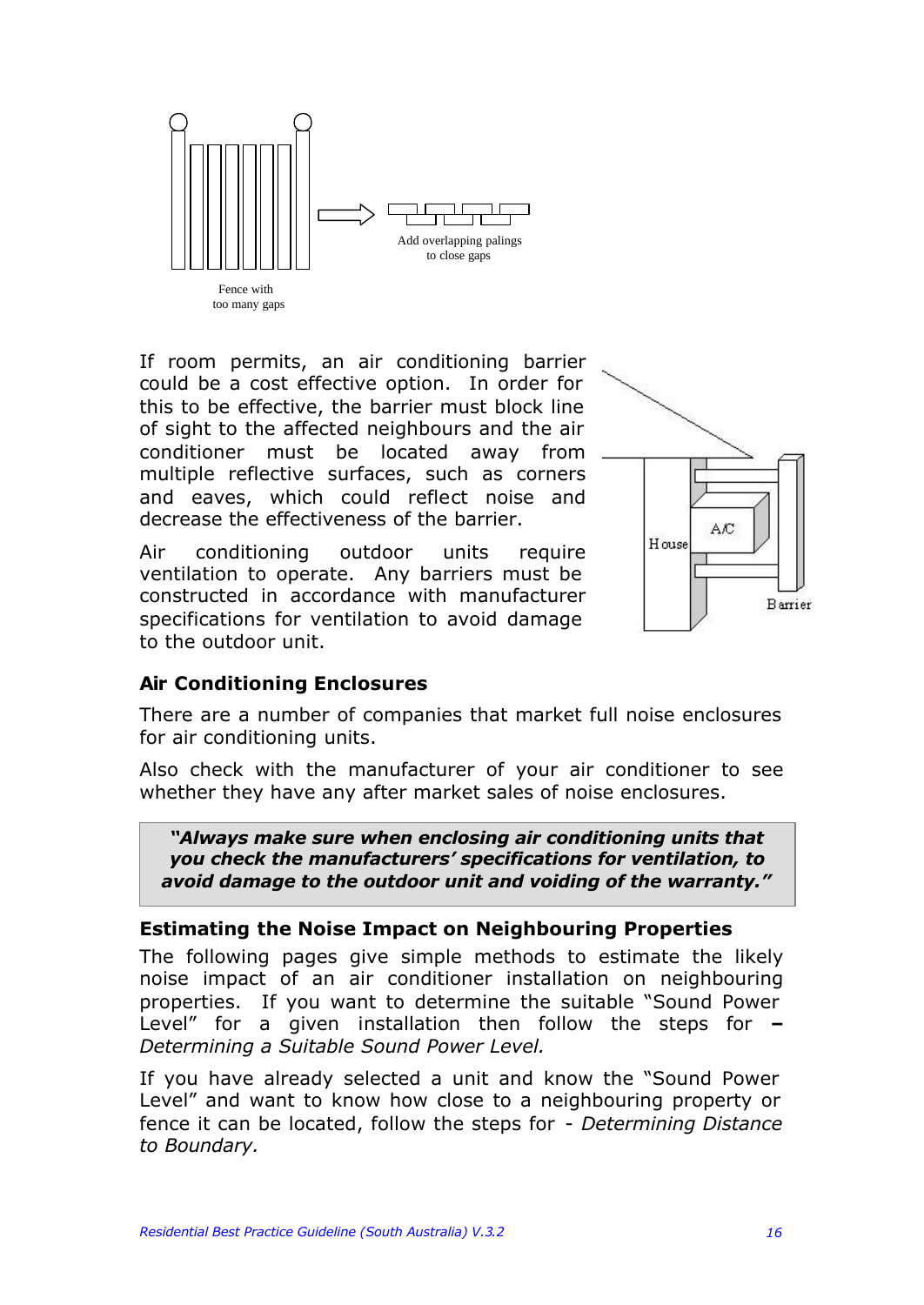# **Determining a Suitable Sound Power Level**

Follow **Steps 1- 4** carefully and it will guide you to decide which air conditioner is suitable by considering the distance between the intended site and property boundary, as well as noise barriers such as fences.

#### **Step 1 Distance Factor**

The closer the air conditioner is to the neighbour the quieter it will need to be. Follow the steps below and put your answer in *Box 1*.

a) Measure the shortest distance, in metres, between where you want to put the air conditioner and the nearest noise sensitive area on the neighbouring property. The nearest noise sensitive area may be the façade of the neighbour's house or an outdoor entertaining area or patio. If unsure, the safest

method is to take the shortest distance between the unit and the boundary fence with an additional allowance for the minimum setback on the neighbour's side (typically one metre). Mark the distance with an X in Column 1 - Acoustic Nomogram.

b) Bear in mind that to reduce noise, air conditioners are best placed in a location that provides the greatest distance between the air conditioner and neighbours. This could, for example, mean mounting the air conditioner facing the back fence or front street

| <b>Acoustic Nomogram</b>                            |                                                                                                          |                                             |  |  |  |  |  |  |
|-----------------------------------------------------|----------------------------------------------------------------------------------------------------------|---------------------------------------------|--|--|--|--|--|--|
| Column 1<br>Shortest<br>distance<br>to<br>neighbour | Column <sub>2</sub><br>Amount of<br>noise<br>allowed<br>(dBA)                                            | Column 3<br>Put this<br>number in<br>Box 1. |  |  |  |  |  |  |
| 1,                                                  | 75<br>70                                                                                                 | 80                                          |  |  |  |  |  |  |
| 1.5<br>$\overline{2}$                               | 65<br>60                                                                                                 | 75                                          |  |  |  |  |  |  |
| $3 -$                                               | 55<br>50                                                                                                 | 70                                          |  |  |  |  |  |  |
| 4.<br>5.<br>6.                                      | 45<br>40                                                                                                 | 65                                          |  |  |  |  |  |  |
| 7.<br>$^{8}_{9}$<br>10                              | 35                                                                                                       | 60                                          |  |  |  |  |  |  |
| .5                                                  | 30<br>25                                                                                                 | 55                                          |  |  |  |  |  |  |
| 20-<br>25<br>$30 -$                                 | 20<br>15                                                                                                 | 50                                          |  |  |  |  |  |  |
| 40.                                                 |                                                                                                          |                                             |  |  |  |  |  |  |
| *Sound Pressure Level                               |                                                                                                          |                                             |  |  |  |  |  |  |
| <b>Not to Scale</b>                                 |                                                                                                          |                                             |  |  |  |  |  |  |
|                                                     | To use Acoustic Nomogram see Appendix 1.<br>Additional copies may be downloaded from<br>www.airah.org.au |                                             |  |  |  |  |  |  |

(check Town Planning constraints first).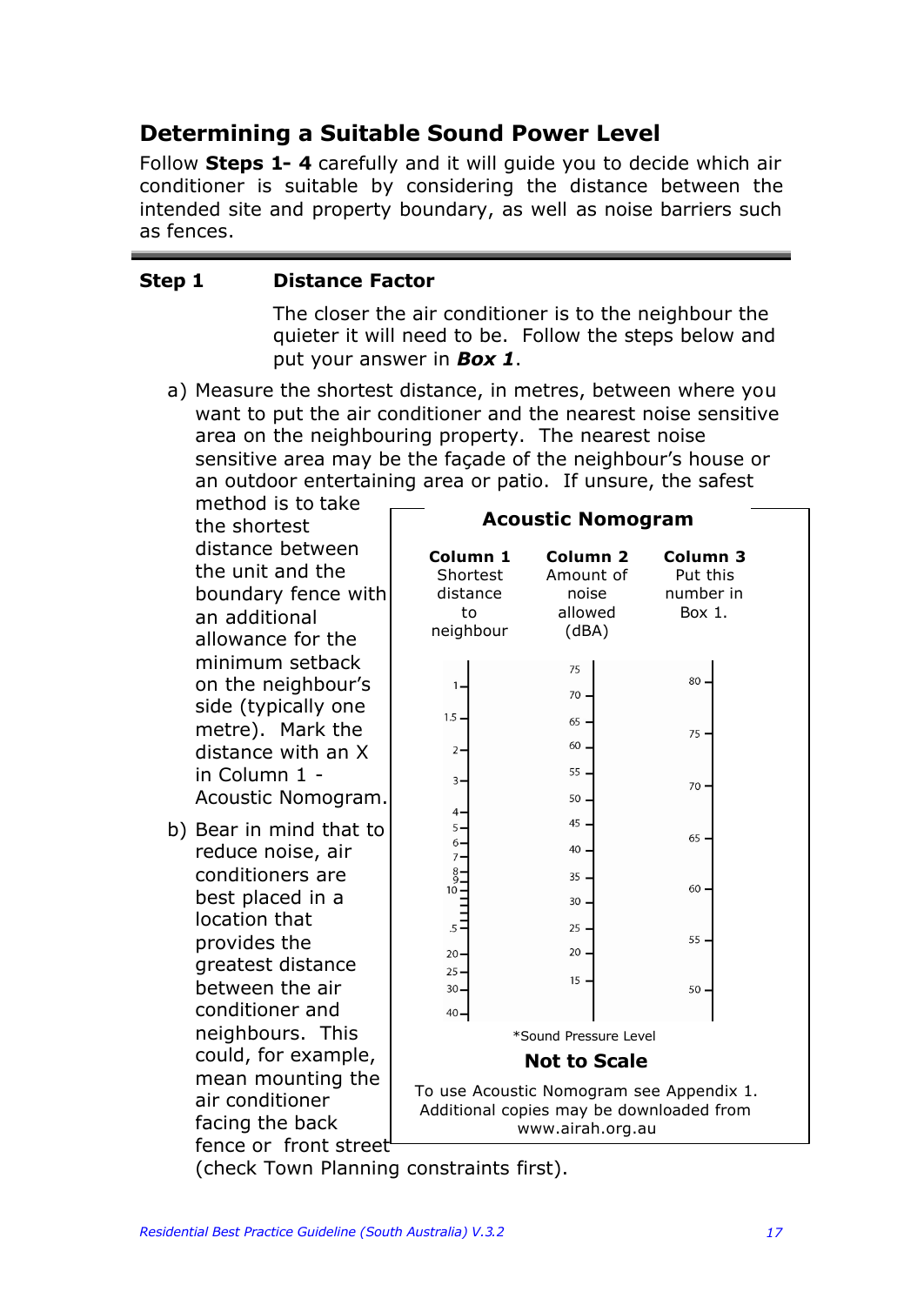- c) For the majority of residential properties the assigned level will be the base value of 45dB(A) sound pressure level for the overnight period from 10pm until 8am the following morning. Assigned noise levels are always calculated at the property receiving noise rather than the property emitting the noise. Before relying on an assigned level for this calculation you will need to consider tonality.
- d) Tonality can be simply described as a characteristic whine or drone. Experience has shown that many air conditioners are tonal when assessed under Regulations. If the tone cannot be reasonably and practicably removed from the noise, the installer will need to compensate for this in the calculation. This can be achieved by subtracting 5dB from the assigned level, prior to doing any calculations.
- e) If the highest allowable level is 45dB(A) sound pressure level, and you believe a unit is tonal and you cannot reasonably or practicably remove the tones, you will need to consider lowering the assigned allowable level to 40dB(A) sound pressure level.
- f) Once you have considered whether an adjustment for tonality is required, mark the amount of noise allowed in the area with an X in Column 2 - Acoustic Nomogram.
- g) Draw a straight line from the X in Column 1 through the X in Column 2 to cut through Column 3 - Acoustic Nomogram.
- h) Read the number from Column 3 Acoustic Nomogram, where the line you have just drawn crosses, and write this in **Box 1**.

**Distance Factor BOX 1 í ý**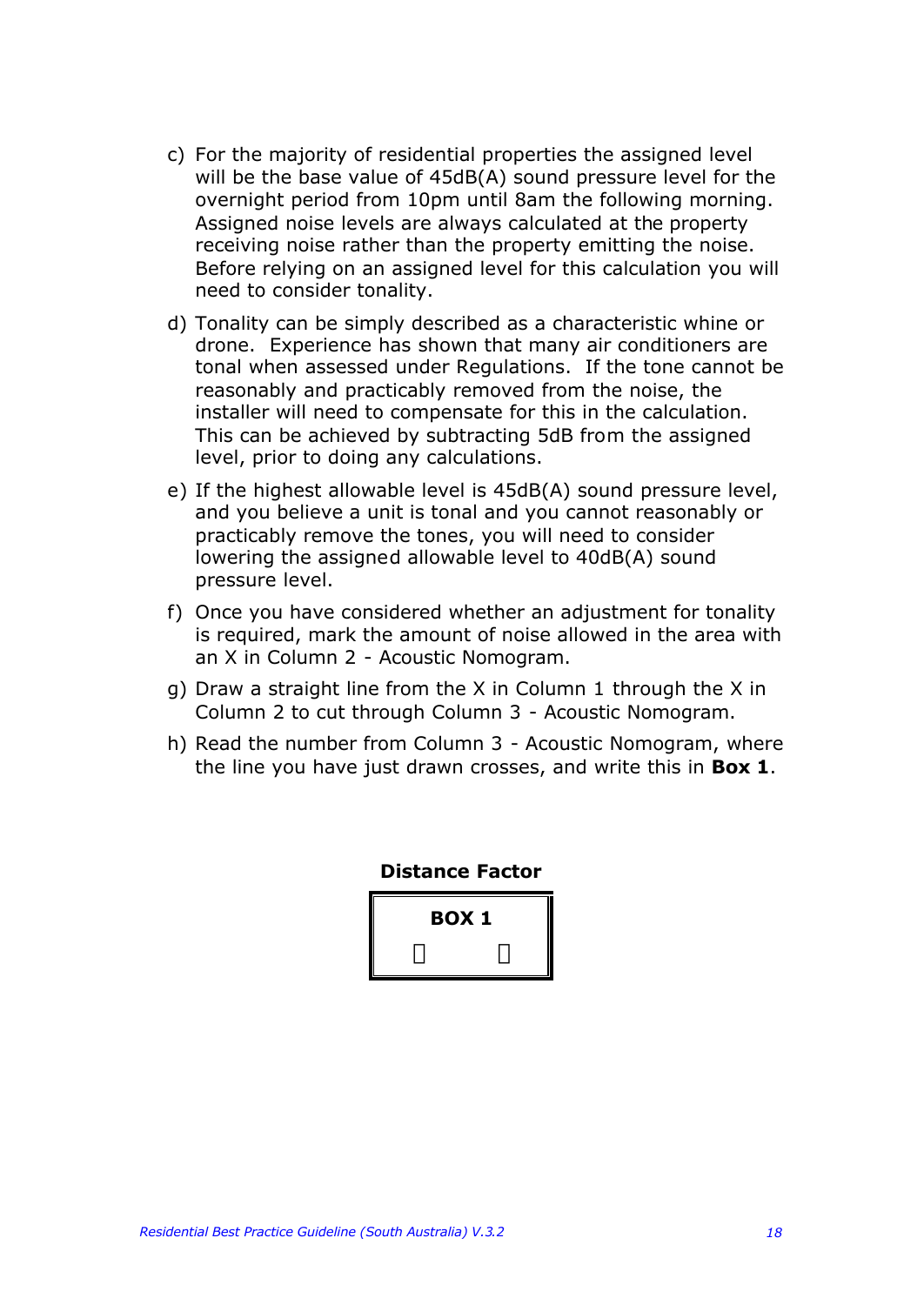#### **Step 2 Barrier Factor**

If there is a fence or wall between the neighbouring properties the noise may be reduced. Check this below and put your answer in *Box 2*.

A fence or barrier can reduce the level of air conditioner noise heard in neighbouring premises. To do this a fence or barrier will need to be continuous or solid. It should contain very few gaps, particularly where the fence meets the ground. The fence or barrier must also prevent the air conditioner being seen from noise sensitive locations on neighbouring premises. Noise sensitive locations include windows of bedrooms and living rooms (including those of multi storey dwellings) and outdoor entertaining and relaxing areas.

Carefully read through the fence/barrier descriptions below starting at **a)**. Select a value that corresponds to the fence/ barrier description applicable to your situation. Put this value in **Box 2**.

| a)          | The fence/barrier does not prevent the air conditioner<br>being seen from between the air conditioner and noise<br>sensitive locations on the neighbouring premises.                                         | O |
|-------------|--------------------------------------------------------------------------------------------------------------------------------------------------------------------------------------------------------------|---|
| b)          | The fence/barrier only just blocks the "line of sight" and<br>it is made of material having gaps, such as a standard<br>picket fence or a brick fence with decorative iron inserts.                          | O |
| c)          | The fence/barrier only just blocks "line of sight" and is<br>made of solid material.                                                                                                                         | 5 |
| $\mathbf d$ | Fence/barrier with gaps e.g.<br>Hedges/bushes/trees<br>• Tea tree/brush<br>Picket Fence<br>Fence in disrepair with holes or missing planks<br>Wire mesh fence<br>Masonry fence with decorative open inserts. | O |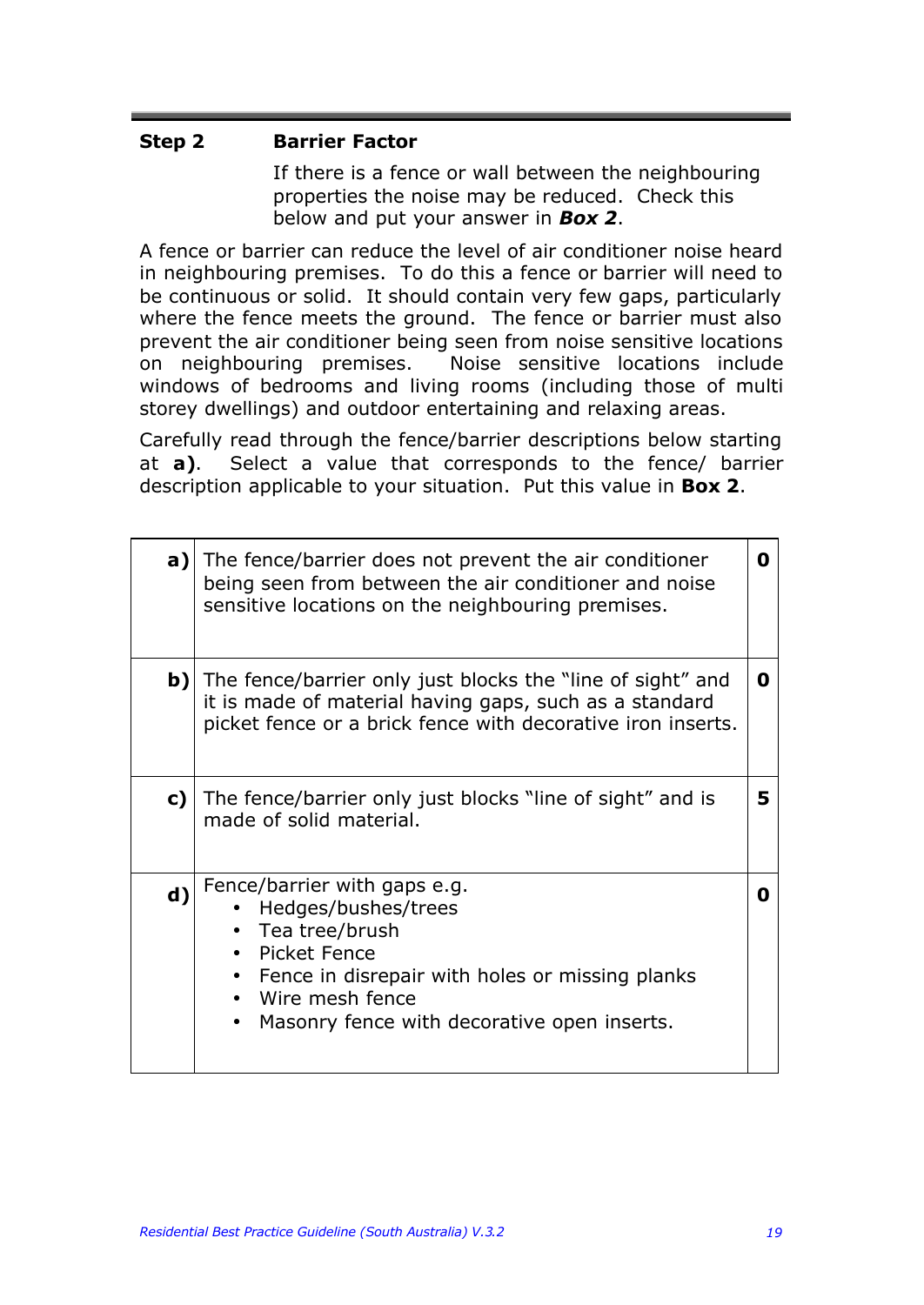

#### **Note:**

- If in doubt about your fence type, select a low value.
- For roof mounted refrigerated units, place "0" in Box 2 Barrier Factor.

#### **Barrier Factor**

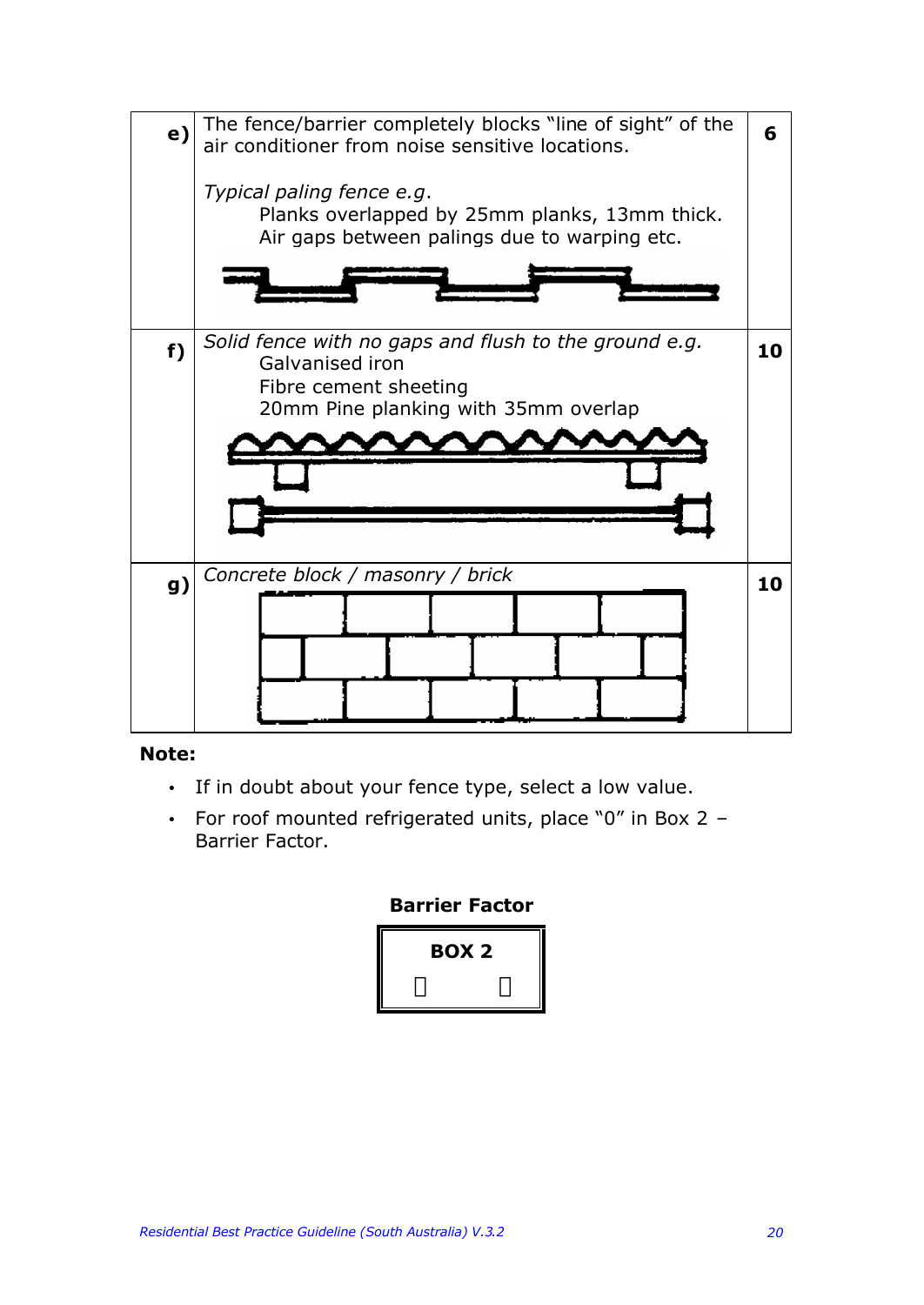#### **Step 3 Reflection Factor**

Noise can reflect off walls and make the air conditioner appear louder. From the examples below, determine the best fit for your situation and put your answer in *Box 3*.

Just as light reflects from mirrored surfaces, sound will reflect from walls, carports, roofs and the like. Find a diagram below which best corresponds to the placement of the air conditioner. Put the corresponding value in **Box 3**.



#### **Two Reflective Surfaces**





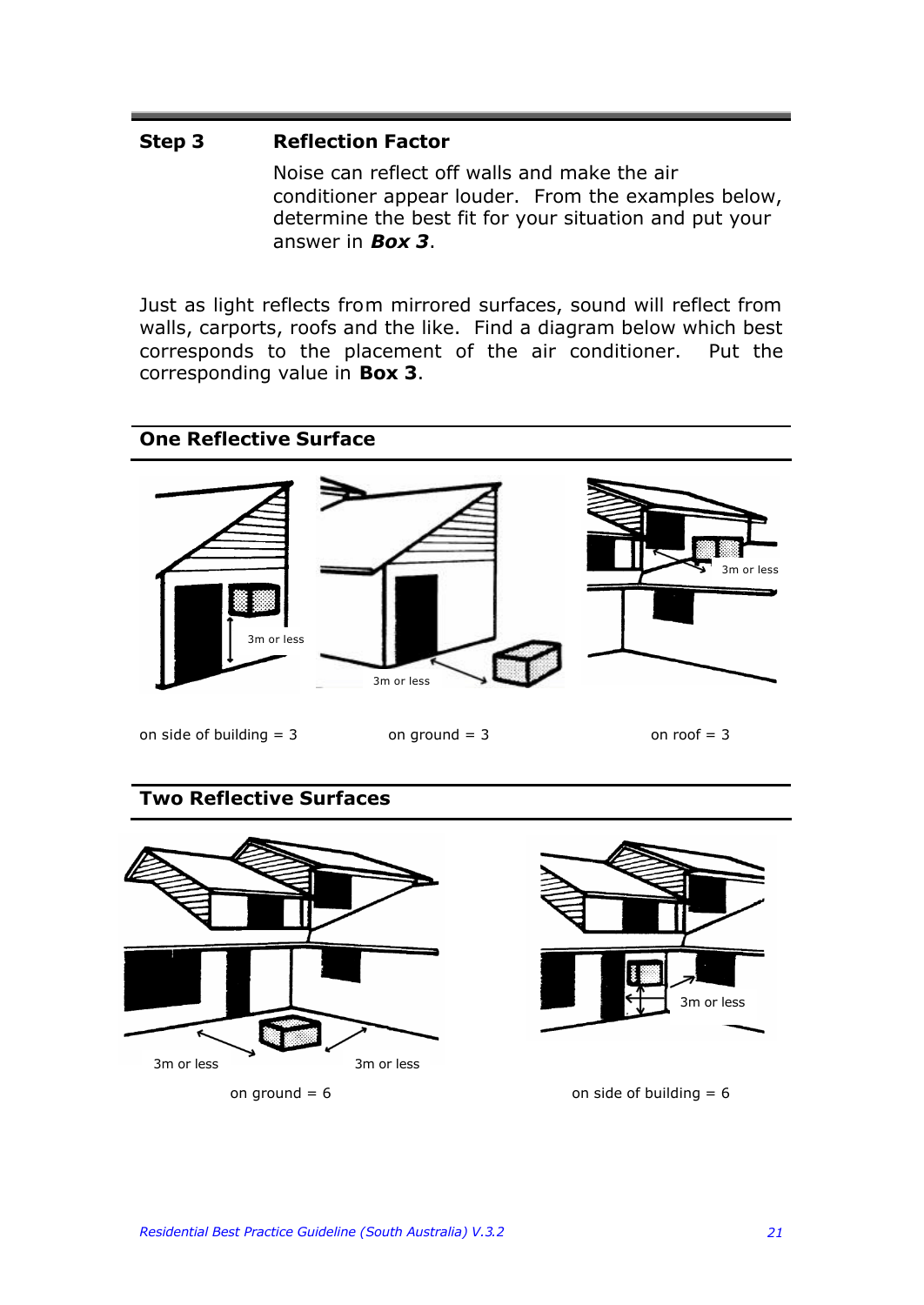# **Two Reflective Surfaces**





between two walls =  $6$  on roof =  $6$ 



under carport  $= 6$ 

#### **Reflection Factor**

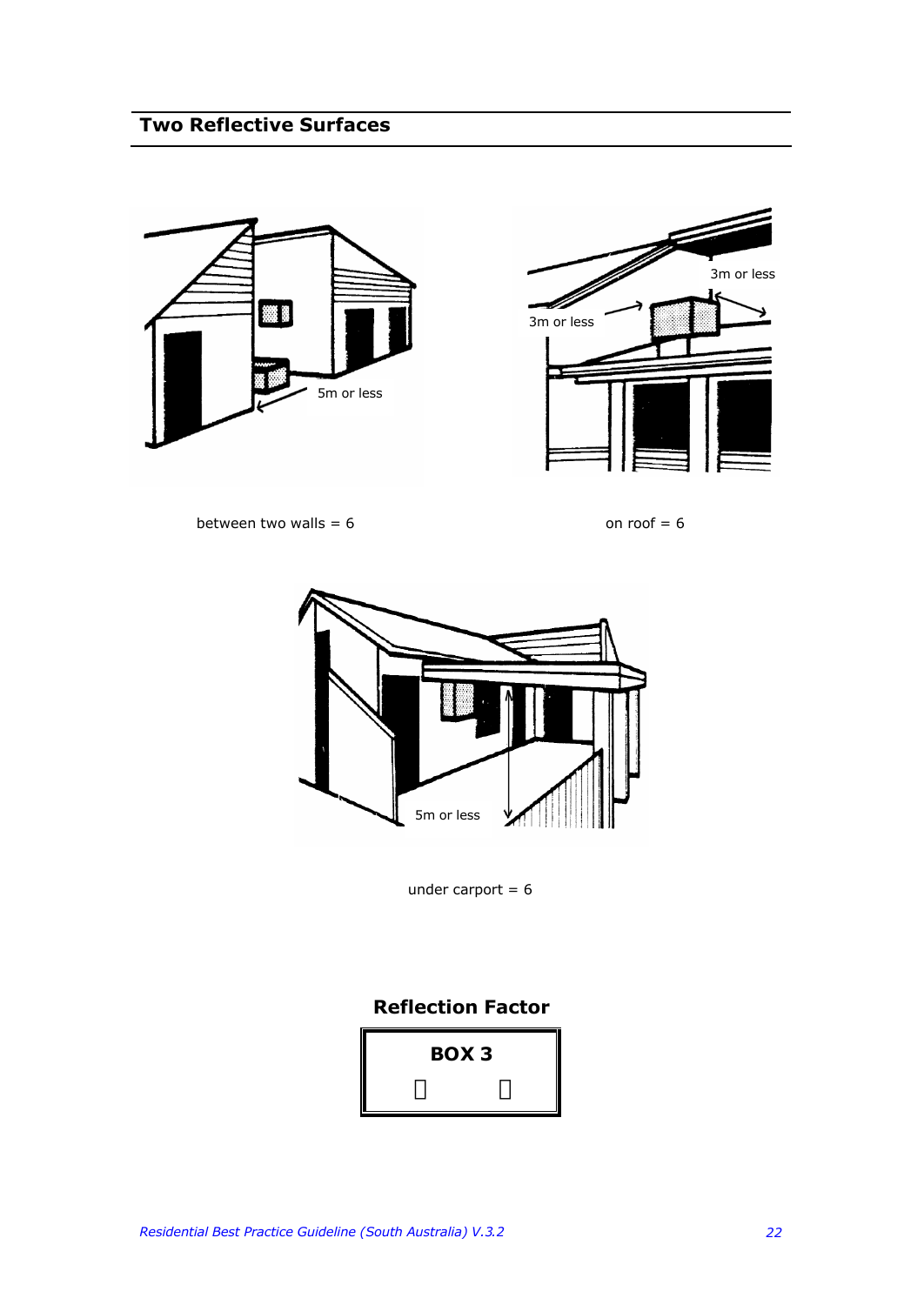#### **Step 4 Sound Power Level dB(A)**

(= Answer) Add the numbers in **Box 1** and **Box 2**, then subtract the number in **Box 3**.

**Transfer all your Answers here and complete the equation.**



The answer is the Outdoor Unit Maximum Sound Power Level of the outdoor unit (expressed in dB(A)) that can be installed in the position you are considering.

Refrigerated domestic air conditioners should be labelled with their outside sound power level.

> *"As a Supplier you will need to know the sound power level of any air conditioning unit you intend to install."*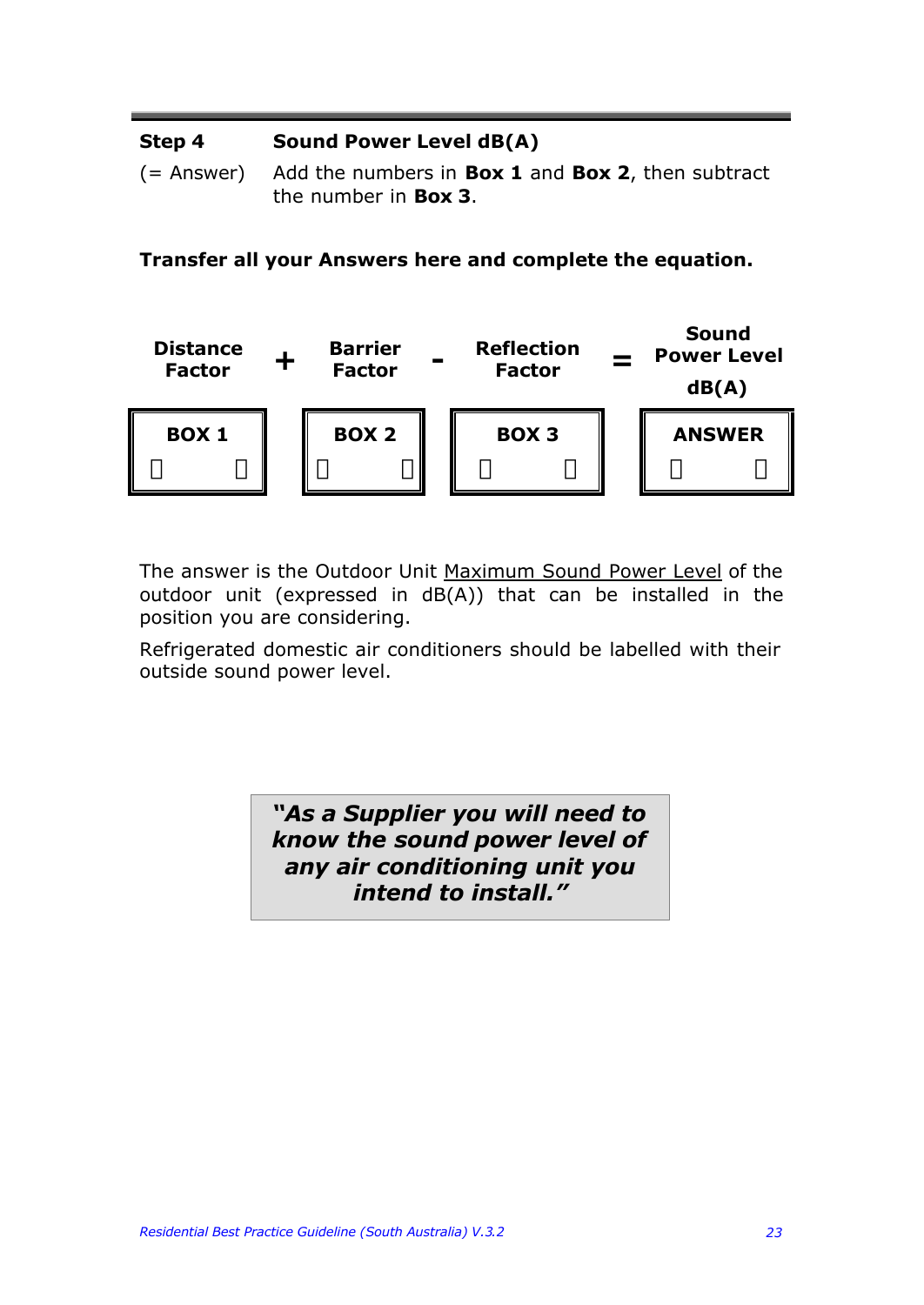

#### *Determining a Suitable Sound Power Level*

#### **Step 1**

You plan to locate the air conditioner 5 metres from the neighbour's patio so you put a mark at 5 in Column 1. The assigned level at the neighbours property should not exceed 45dB(A) and you are satisfied that the unit is not tonal so you put a mark at 45 in Column 2 of the Acoustic Nomogram. Joining these two points with a straight line through column 3 of the Acoustic Nomogram gives a value of 67.

#### **Step 2**

The fence between the air conditioner and neighbours would block the "line of sight" and is made of wooden overlapped planks. Put 6 in Box 2.

| Column 1<br>Shortest<br>distance<br>to your<br>neichbour<br>im) | Column 2<br>Amount of<br>noise allowed<br><b>kdB(A)</b> | Column 3<br>Put this<br>number in<br>Box 1 |
|-----------------------------------------------------------------|---------------------------------------------------------|--------------------------------------------|
| 1,                                                              | 75<br>70                                                | 80                                         |
| $1.5 -$<br>$\mathbf{2}$                                         | 65<br>60                                                | 75                                         |
| 3,                                                              | 55<br>50                                                | 70                                         |
| 6.<br>7                                                         | 45<br>40.                                               | 65                                         |
| $rac{8}{10}$                                                    | 35<br>30                                                | 60                                         |
| $s^2$<br>20-                                                    | 25<br>20                                                | 55                                         |
| $25 -$<br>$30 -$<br>$40 -$                                      | $-15$                                                   | 50                                         |
|                                                                 |                                                         |                                            |

#### **Step 3**

The air conditioner will be located on the ground against the house wall and more than 3 metres from any other wall surface. Put 3 in Box 3.

| <b>Distance</b><br><b>Factor</b> | <b>Barrier</b><br><b>Factor</b> | <b>Reflection</b><br><b>Factor</b> | <b>Sound</b><br><b>Power Level</b><br>dB(A) |
|----------------------------------|---------------------------------|------------------------------------|---------------------------------------------|
| <b>BOX 1</b><br>167 <sub>y</sub> | <b>BOX 2</b><br>í 6ý            | <b>BOX 3</b><br>í3ý                | <b>ANSWER</b><br>$\ $ 170 dB(A) $\hat{y}$   |

You have determined that the Sound Power Level for an air conditioner to be installed at this particular location should not exceed 70 dB(A). It may be possible to locate a unit with a higher Sound Power Level at this location if an appropriately designed acoustic enclosure is built around it. This should only be considered under the advice of a suitably qualified person otherwise damage to the unit or a fire hazard may result.

If it is estimated or anticipated that noise levels will exceed allowable limits, Suppliers must raise potential issues and solutions with the Customer before a location is finalised.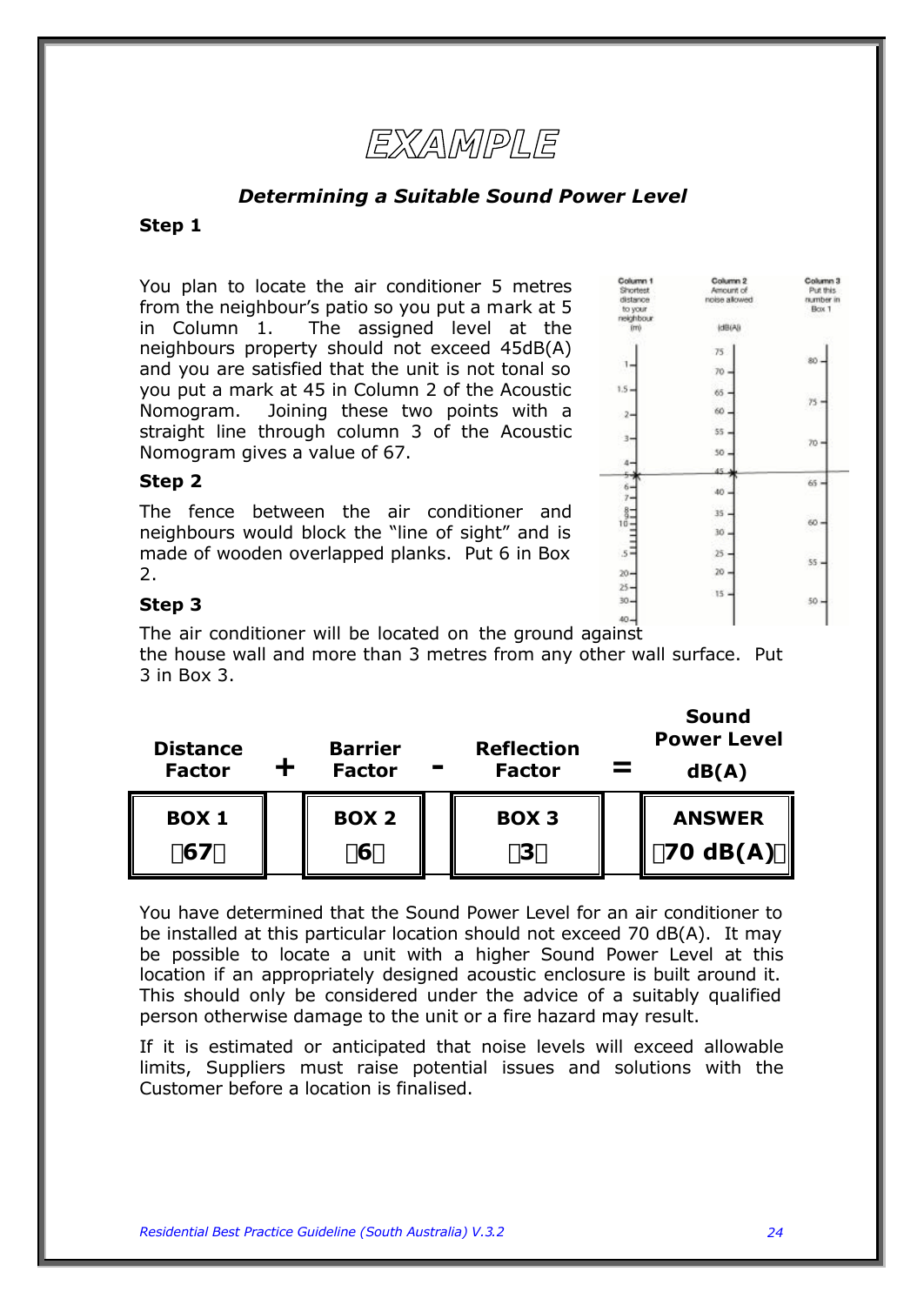# **Determining Distance to Boundary**

Determining the distance to the boundary for a known air conditioner is simple. This time the known values are Sound Power Level (from the unit), Barrier Factor and Reflection Factor.

The distance value is determined as follows:



The value from the above answer box is marked in Column 3 of the acoustic nomogram. Draw a straight line through this mark and a similar mark in Column 2 representing the noise level allowed in the area (typically 45dB(A) at night, or 40dB(A) if the noise is tonal).

This straight line is extended through Column 1 to find the minimum distance in metres that the unit should be set back from the nearest boundary.

It may be possible to locate the unit closer to the boundary if an appropriately designed acoustic enclosure is built around it. This should only be considered under the advice of a suitably qualified person otherwise damage to the unit or a fire hazard may result.

If it is estimated or anticipated that noise levels will exceed allowable limits, Suppliers must raise potential issues and solutions with the Customer before a location is finalised.

# **Load Estimation**

The Supplier will determine the required equipment capacity using an appropriate method and means of calculation, using their best



professional judgement and provide the details of the basis of this determination to the customer. Load estimation shall be performed only by personnel experienced in doing these calculations or under the supervision of other experienced personnel.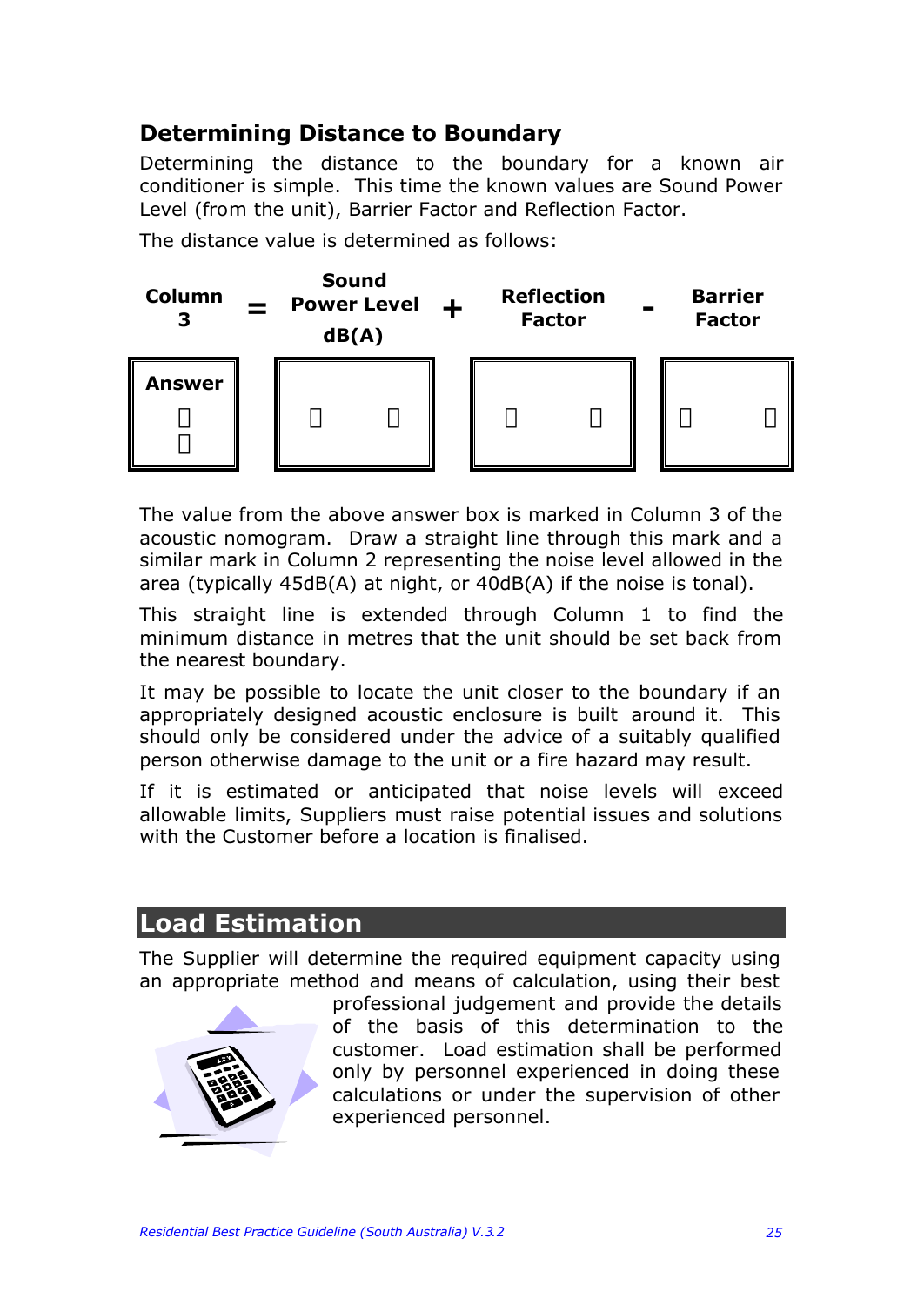# **Legislation, Regulations, Standards and Reference Material**

Current legislation, regulations, standards and reference material is correct at the time of publication It is the responsibility of the Supplier to ensure that all work is carried out in compliance with all current Legislation and the requirements of applicable Standards, Codes and Authorities.

### **South Australia Legislation**

- Building Work Contractors Act 1995
- Plumbers, Gasfitters and Electricians Act 1995
- Environmental Protection Act 1995
- Environment Protection (Machine Noise) Policy 1994
- Fair Trading Act 1987
- Manufacturers Warranties Act 1974

### **Commonwealth Legislation**

• Trade Practices Act 1974

### **Codes**

- Building Code of Australia
- SAA HB40: The Australian Refrigeration and Air conditioning Code of Good Practice - Reduction of emissions of fluorocarbons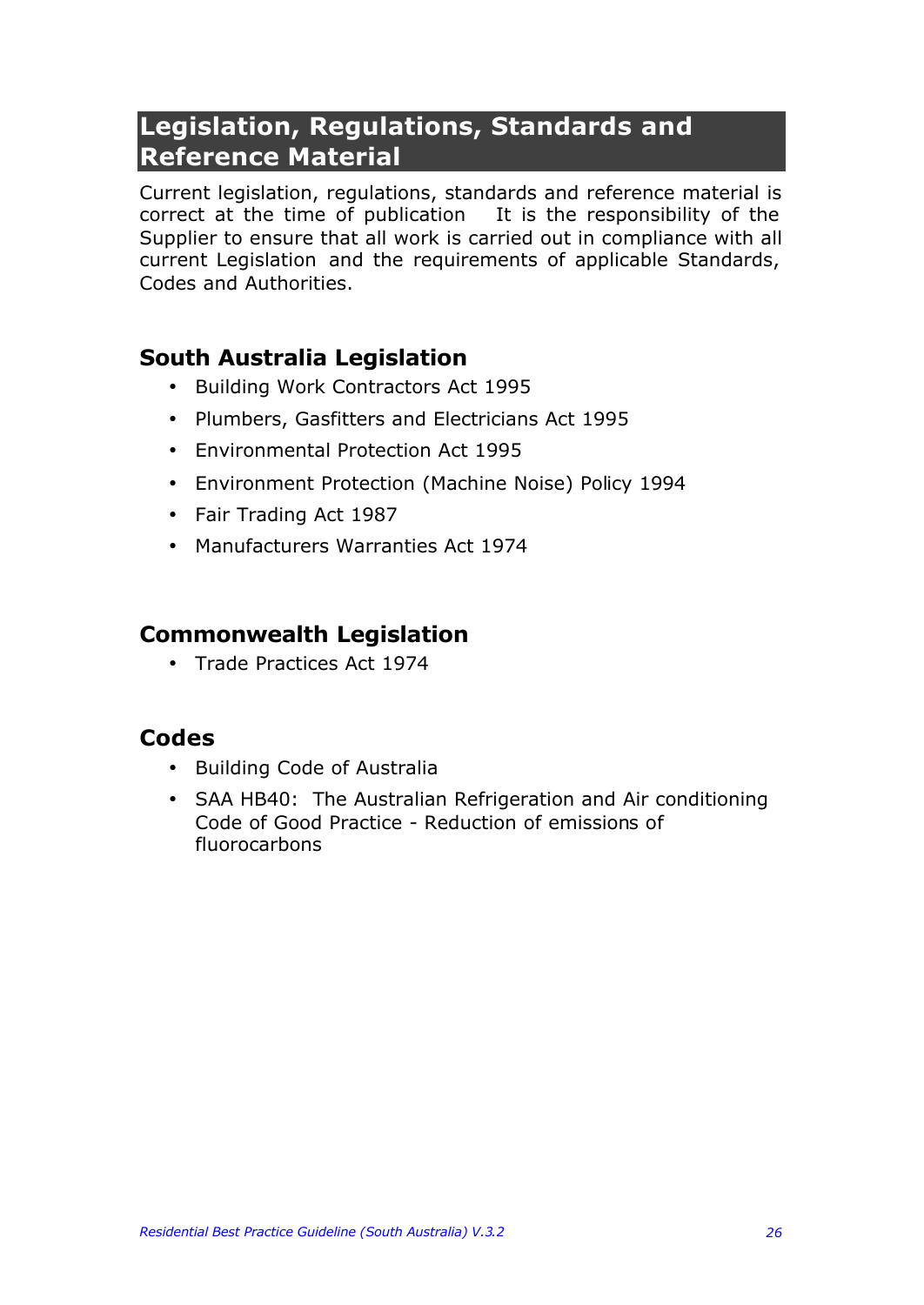# **Australian Standards**

The Supplier shall comply with all relevant requirements of any Standards that are called up by Legislation, Codes or Authorities. Even if not mandated in legislation, AIRAH recommends compliance with the latest edition of the following Standards including, but not limited to:

| AS1055:     | Acoustics - Description and measurement of<br>environment noise                                                                      |
|-------------|--------------------------------------------------------------------------------------------------------------------------------------|
| AS1668.2:   | The use of mechanical ventilation and air<br>conditioning in buildings - Mechanical ventilation<br>for acceptable indoor air quality |
| AS1677:     | Refrigerating systems                                                                                                                |
| AS2107:     | Acoustics - Recommended design sound levels<br>and reverberation times for building interiors                                        |
| AS2913:     | Evaporative air conditioning equipment                                                                                               |
| AS3000:     | <b>SAA Wiring Rules</b>                                                                                                              |
| AS 3102:    | Approval and test specification for electric duct<br>heaters                                                                         |
| AS/NZS3018: | Electrical installations - Domestic installations                                                                                    |
| AS/NZS3350: | Safety of household and similar electrical<br>appliances, Part 2.40 - Electrical heat pumps air<br>conditioners and dehumidifiers    |
| AS3823:     | Performance of electrical appliances - Air<br>conditioners and heat pumps                                                            |
| AS4254:     | Ductwork for air-handling systems in buildings                                                                                       |
| AS4269:     | Complaints handling                                                                                                                  |
| AS4426:     | Thermal insulation of pipework, ductwork and<br>equipment - Selection, installation and finish                                       |

# **AIRAH Reference Material**

AIRAH recommends reference to the following documents:

- DA 02: Noise Control
- DA 03: Duct Design
- DA 08: Introduction to HVAC&R
- DA 09: Load Estimation & Psychrometrics
- DA 19: HVAC&R Maintenance
- DA 20: Humid Tropical Air Conditioning
- RS1: Refrigerant Selection Guide 2003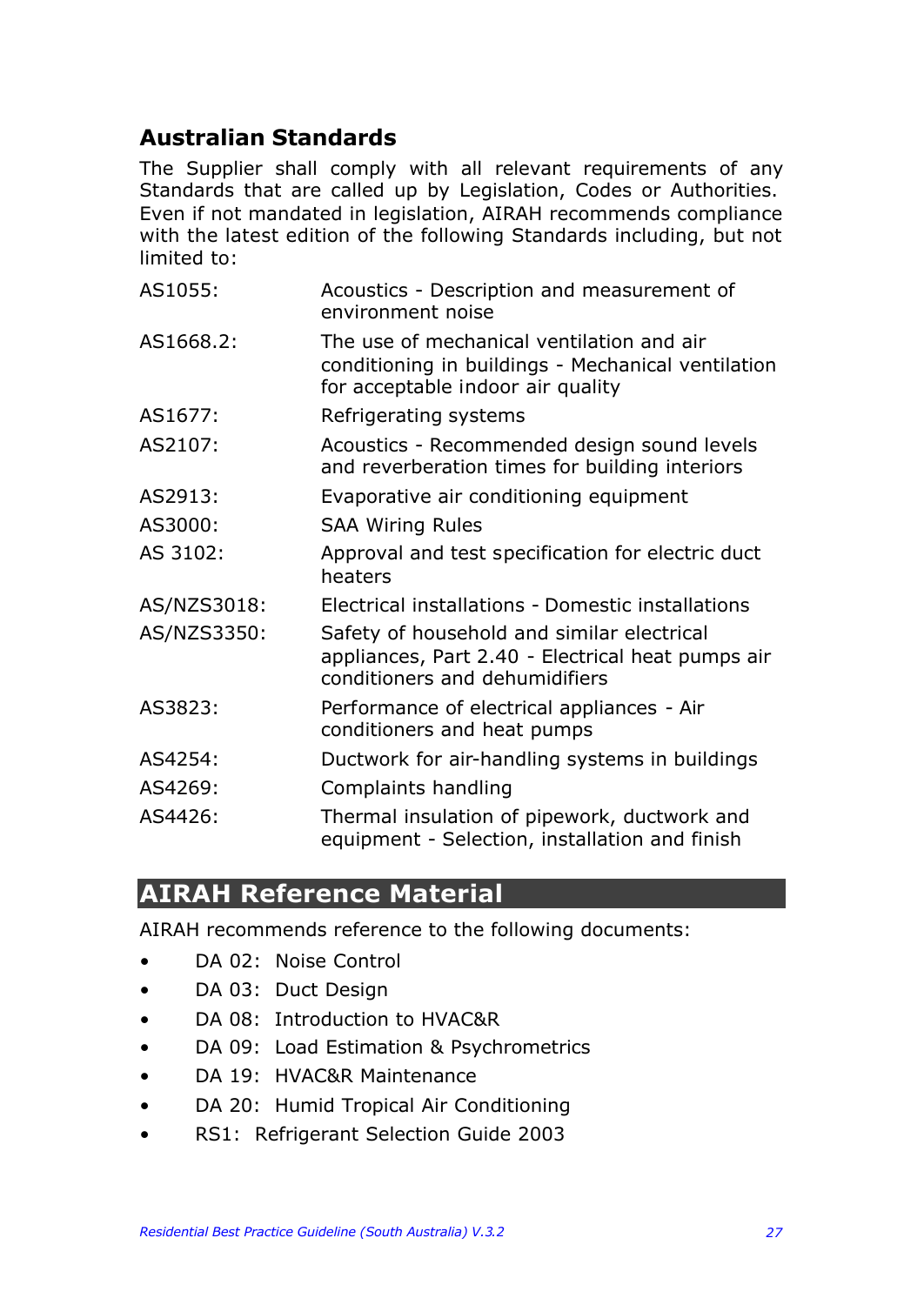# **Dispute Resolution**

If a Customer is not satisfied with an air conditioning or heating installation carried out in accordance with the AIRAH Residential Air Conditioning Best Practice Guideline, a management representative of the Supplier shall investigate the complaint in a timely manner.

In the event of an omission or failure to comply with the relevant requirements of the Guideline, the quotation, any formal contract entered into for the works or to any other matter which the Supplier has a common law obligation to address, the Supplier shall promptly rectify the omission or failure.

If the Supplier determines that no such omission or failure has occurred and that the complaint is not justified, the management representative shall provide a written response to the Customer outlining the reasons why, and suggesting the informal or formal dispute resolution procedures that may be employed if the Customer is still not satisfied.

It is recommended that the dispute resolution procedures are included in the quotation or any formal contract entered into for the works. The Supplier should specify the relevant authorities and agencies appropriate for handling disputes in their State or Territory.

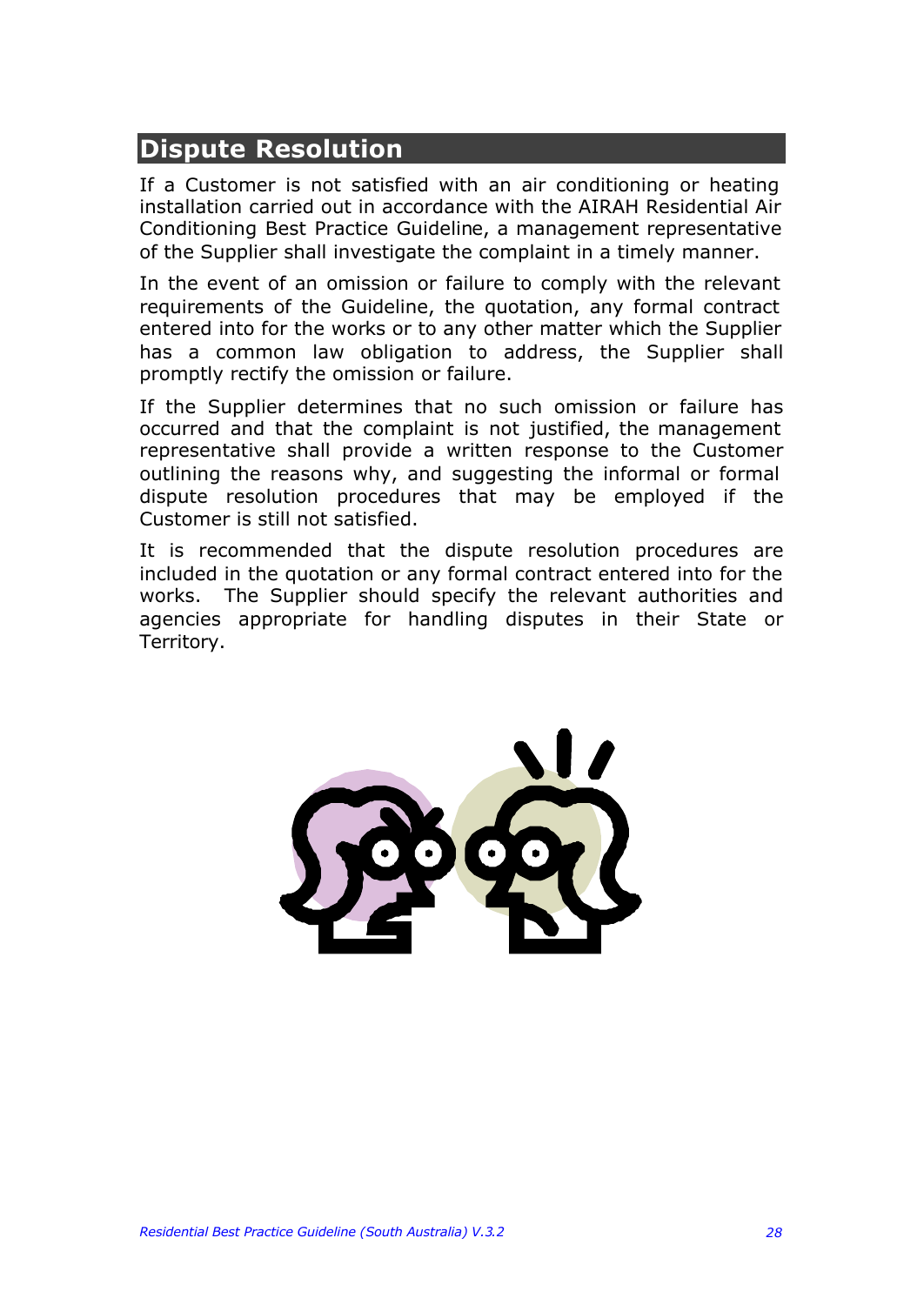# **Where to get more help**

#### **Department of Environment and Hertitage**

**Phone** (02) 6274 1888

**Website** www.greenhouse.gov.au

**Look for** Your Home - information to help control your indoor living environment while reducing energy consumption. Energy rating – information on buying energy efficient appliances.

#### **Australian Institute of Refrigeration, Air Conditioning & Heating (AIRAH)**

- **Phone** (03) 8623 3000
- **Website** www.airah.org.au
- **Look for** Reference material

#### **Environment Protection Authority**

- **Phone** (08) 8204 2004
- **Website** www.epa.sa.gov.au
- **Look for** Information on noise legislation and noise fact sheets

#### **Australian Refrigeration Council (ARC)**

- **Phone** 1300 884 483
- **Website** www.arctick.org
- **Look for** Authorised organisations

#### **Yellow Pages**

- **Website** www.yellowpages.com.au
- **Look for** See "Acoustical Consultants"

#### **Parliament of South Australia**

- **Website** www.parliament.sa.gov.au
- **Look for** 'Legislation' link. Acts, Regulations and Policies associated with environmental issues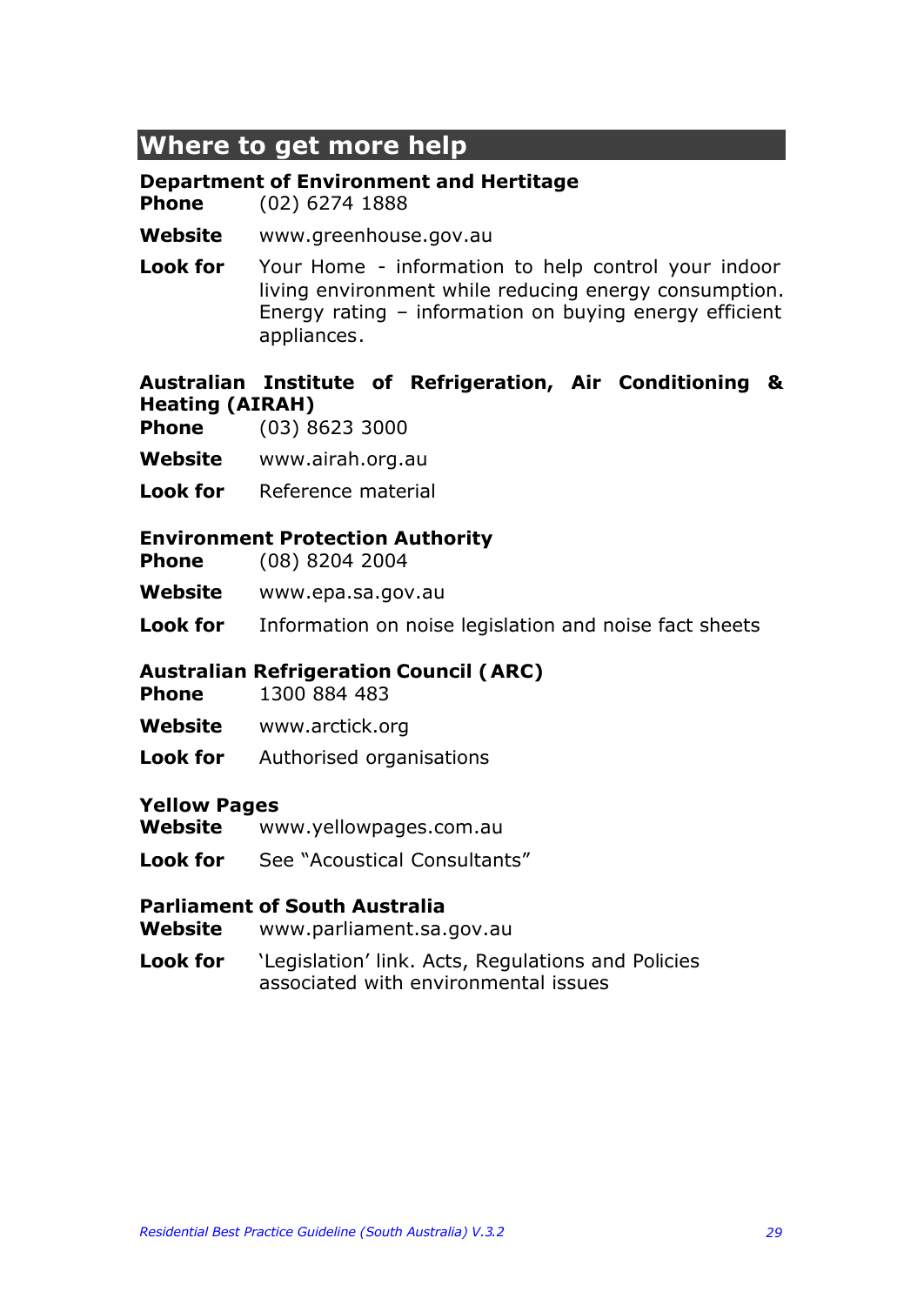# **Appendix 1 – Acoustic Nomogram**

| Column 1<br>Shortest<br>distance<br>to<br>neighbour | Column <sub>2</sub><br>Amount of<br>noise<br>allowed<br>(dB(A)) | Column 3<br>Put this<br>number in<br>Box 1 |
|-----------------------------------------------------|-----------------------------------------------------------------|--------------------------------------------|
| 1                                                   | 75<br>70                                                        | 80                                         |
| $1.5 \cdot$<br>$2 -$                                | 65<br>60                                                        | 75                                         |
| $\overline{3}$<br>4.                                | 55<br>50                                                        | 70                                         |
| $5 -$<br>$6 -$<br>7 <sup>1</sup>                    | 45<br>40                                                        | 65                                         |
| $\frac{8}{9}$<br>10 <sub>1</sub>                    | 35<br>30                                                        | 60                                         |
| $.5 -$<br>$20 -$                                    | 25<br>20                                                        | 55                                         |
| $25 -$<br>$30 -$<br>$40 -$                          | 15                                                              | 50                                         |

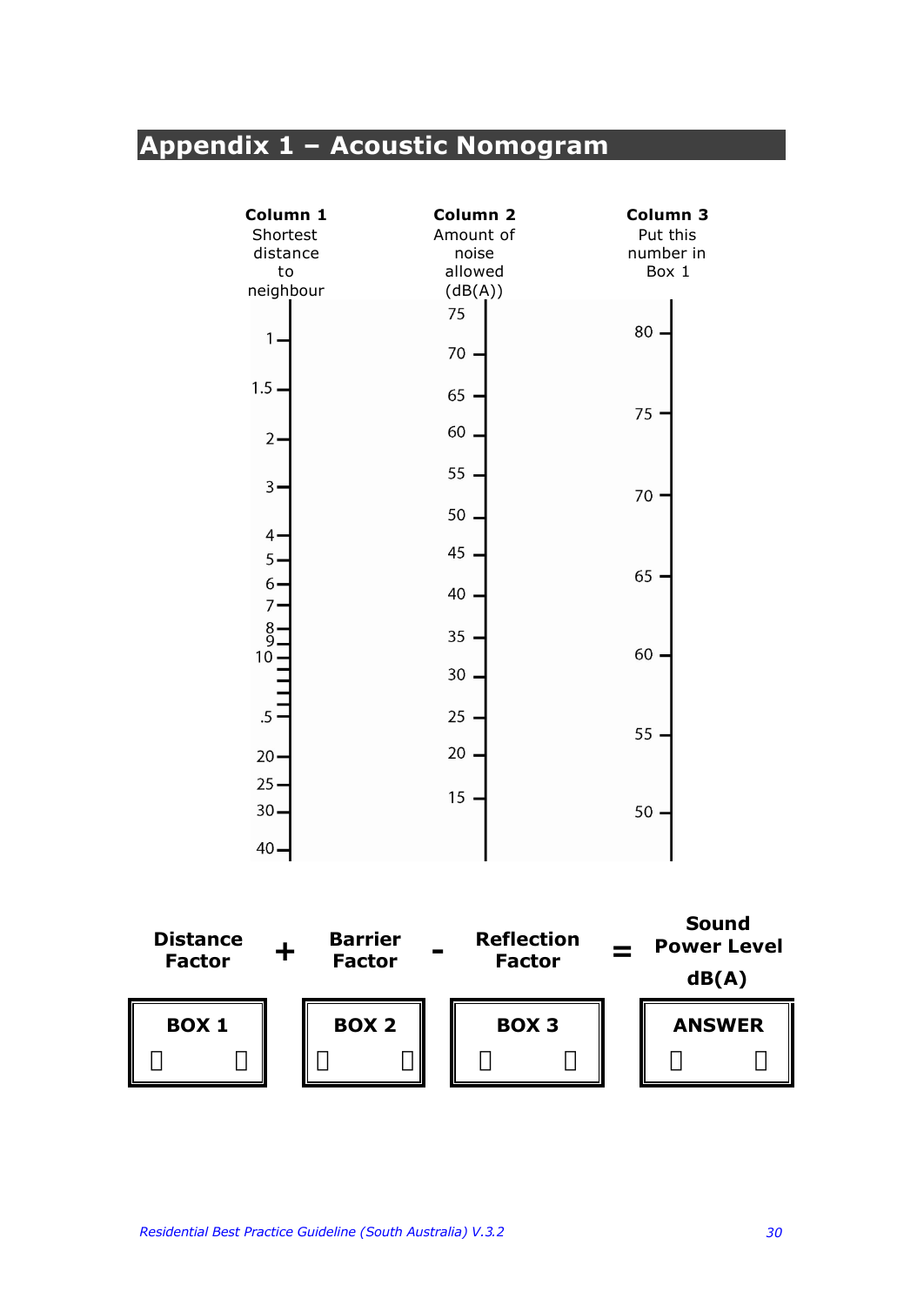# **Appendix 2 - Data Form**

This Data Form is intended to record the basis for calculations used by the Supplier to estimate the air conditioner capacity for a particular customer. It should be used with the AIRAH Residential Air Conditioning Best Practice Guideline and it should be left with the customer on completion of the installation.

|                        |                                                   | Name                                                                                                                           |          |          |          |                                   |                |                  |  |  |
|------------------------|---------------------------------------------------|--------------------------------------------------------------------------------------------------------------------------------|----------|----------|----------|-----------------------------------|----------------|------------------|--|--|
|                        |                                                   | <b>Address</b>                                                                                                                 |          |          |          |                                   |                |                  |  |  |
|                        |                                                   | <b>Address of Installation</b>                                                                                                 |          |          |          |                                   |                |                  |  |  |
|                        |                                                   | <b>Contact Details:</b>                                                                                                        |          |          |          |                                   |                |                  |  |  |
|                        | <b>Customer Details</b>                           | Email:                                                                                                                         |          |          |          |                                   |                |                  |  |  |
|                        |                                                   | Date of Installation                                                                                                           |          |          |          |                                   |                |                  |  |  |
|                        |                                                   | Type of building<br>(eg Weatherboard, Brick etc.)                                                                              |          |          |          |                                   |                |                  |  |  |
|                        |                                                   | Internal design<br>temperatures                                                                                                | Summer   |          |          | <sup>O</sup> CDB <sup>O</sup> CWB | Winter         | <sup>o</sup> CDB |  |  |
|                        |                                                   | External design<br>temperatures                                                                                                | Summer   |          |          | <sup>O</sup> CDB <sup>O</sup> CWB | Winter         | <sup>o</sup> CDB |  |  |
| Basis                  |                                                   | Method used to calculate cooling load                                                                                          |          |          |          |                                   |                |                  |  |  |
|                        | Design                                            | Calculated cooling load                                                                                                        | GTH (kW) |          | TSH (kW) |                                   | Air Flow (I/s) |                  |  |  |
|                        |                                                   | Calculated heating load                                                                                                        |          | GTH (kW) |          |                                   | Air Flow (I/s) |                  |  |  |
|                        |                                                   | Estimated system size                                                                                                          |          |          |          |                                   |                |                  |  |  |
|                        |                                                   | System selection (make<br>& model) at nominated<br>GTH (kW)<br>Heating (kW)<br>TSH (kW)<br>design conditions<br>Air Flow (I/s) |          |          |          |                                   |                |                  |  |  |
| Selection<br>Equipment | (Other Comments)                                  |                                                                                                                                |          |          |          |                                   |                |                  |  |  |
|                        |                                                   | Outside Unit Sound Power Rating:                                                                                               |          |          | dB(A)    |                                   |                |                  |  |  |
|                        | Calculated Outside Sound Pressure Level:<br>dB(A) |                                                                                                                                |          |          |          |                                   |                |                  |  |  |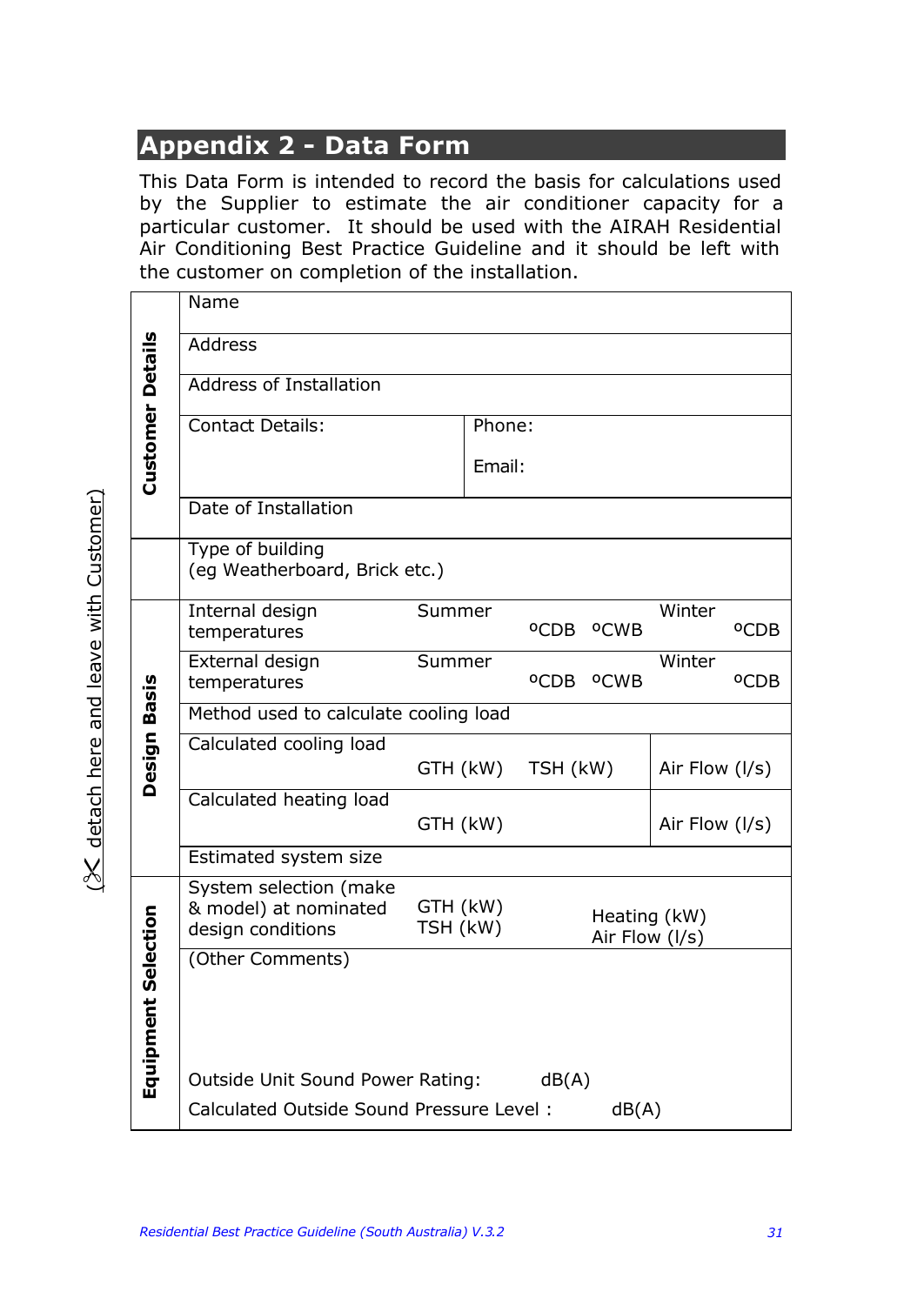|  |                                  | Room 1 & Name                 |  |                               | Room 2 & Name                        |  |
|--|----------------------------------|-------------------------------|--|-------------------------------|--------------------------------------|--|
|  |                                  | Size of room (eg<br>$10m^2$ ) |  | of Room(s)<br>Details         | Size of room (eg<br>$10m^2$ )        |  |
|  |                                  | Insulation (eg<br>batts)      |  |                               | Insulation (eg<br>batts)             |  |
|  |                                  | Primary aspect (eg<br>North)  |  |                               | Primary aspect (eg<br>North)         |  |
|  | Details of Room(s)               | People &<br>Equipment         |  |                               | People &<br>Equipment                |  |
|  |                                  | (eg 3 people, 1<br>kW)        |  |                               | (eg 3 people, 1<br>kW)               |  |
|  |                                  | External shading<br>(eg none) |  |                               | <b>External shading</b><br>(eg none) |  |
|  |                                  | Windows A x B                 |  |                               | Windows A x B                        |  |
|  |                                  | Internal shading<br>eg blinds |  |                               | Internal shading<br>eg blinds        |  |
|  |                                  |                               |  |                               |                                      |  |
|  | $\frac{1}{s}$<br>≃<br>Details of | Room 3 & Name                 |  |                               | Room 4 & Name                        |  |
|  |                                  | Size of room (eg<br>$10m^2$ ) |  |                               | Size of room (eg<br>$10m^2$ )        |  |
|  |                                  | Insulation (eg<br>batts)      |  | oom(s)<br>≃<br>$\mathfrak{b}$ | Insulation (eg<br>batts)             |  |
|  |                                  | Primary aspect (eg<br>North)  |  |                               | Primary aspect (eg<br>North)         |  |
|  |                                  | People &<br>Equipment         |  |                               | People &<br>Equipment                |  |
|  |                                  | (eg 3 people, 1<br>kW)        |  | Details                       | (eg 3 people, 1<br>kW)               |  |
|  |                                  | External shading<br>(eg none) |  |                               | External shading<br>(eq none)        |  |
|  |                                  | Windows $A \times B$          |  |                               | Windows A x B                        |  |
|  |                                  | Internal shading<br>eg blinds |  |                               | Internal shading<br>eg blinds        |  |

(% detach here and leave with Customer)  $(X$  detach here and leave with Customer)